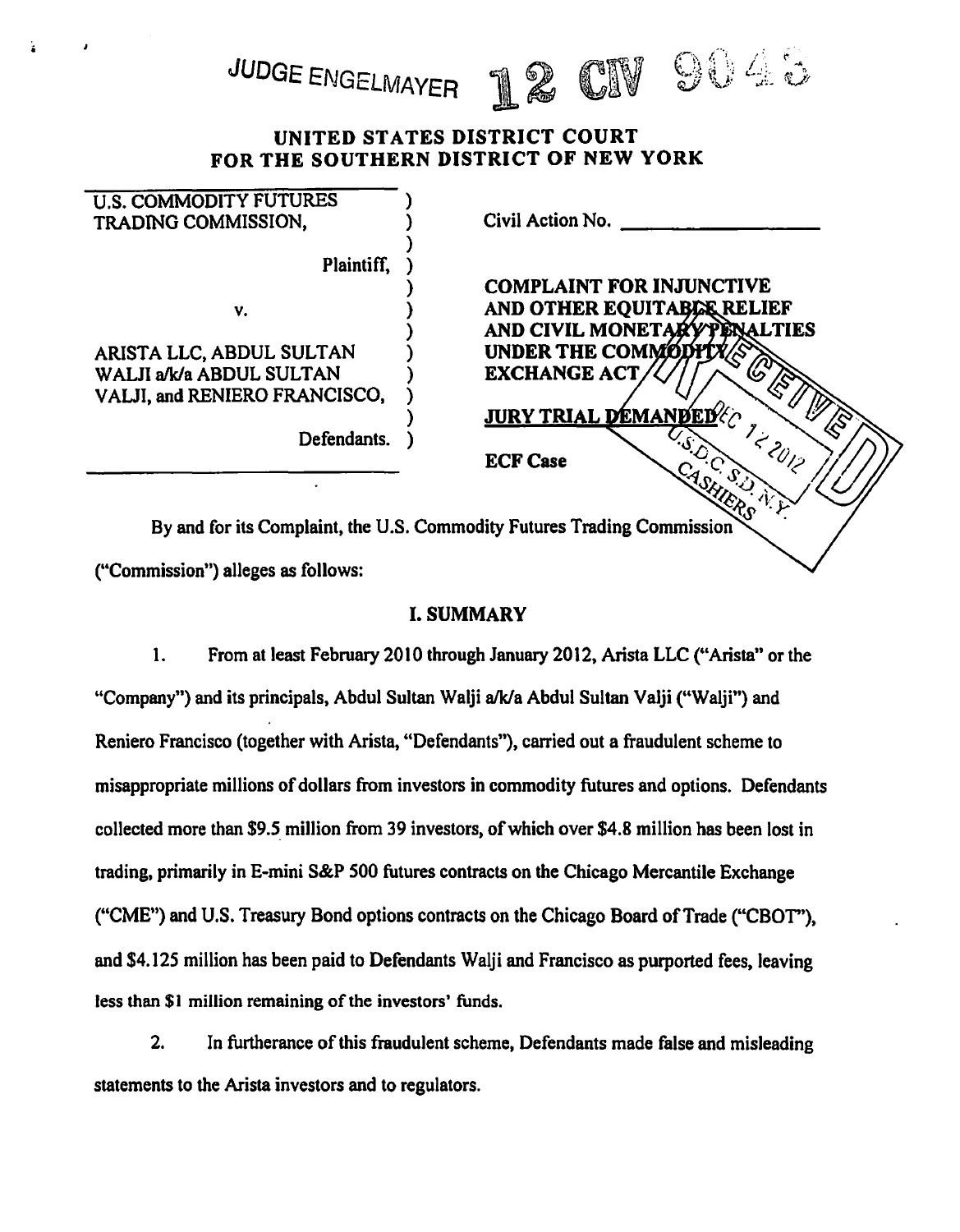3. Defendants issued quarterly statements to investors that concealed Arista's trading losses and Walji and Francisco's fees and falsely indicated that Arista was realizing the ten percent annual returns that Walji and Francisco had told investors to expect.

 $\ddot{\mathbf{r}}$ 

4. Defendants willfully falsified, concealed, or covered up Arista's losing investment performance or made or used false writings or documents knowing them to contain a false, fictitious, or fraudulent entry in two quarterly filings with the National Futures Association ("NFA"), a registered futures association acting in furtherance of its official duties under the Commodity Exchange Act.

*5.* NFA examined records obtained from Arista and the two futures commission merchants ("FCMs") through which it traded. As a result of its examination, the NFA detennined that Arista's September 2011 pool quarterly report ("PQR") had falsely reported a positive 99% rate of return in September 2011, when in reality Arista's rate of return in September 2011 was *negative* 46.98%. NFA also determined that Arista's PQR had falsely reported a net asset value ("NAV") of \$8,421,139 as of September 30, 2011, when in reality Arista's NAV as of that date was approximately \$523,000.

6. By virtue of this conduct and the further conduct described herein, Defendants engaged, are engaging, or are about to engage in acts and practices in violation of Sections  $4b(a)(1)(A)-(C)$ ,  $4c(b)$ ,  $4o(1)$ ,  $4m(1)$ , and  $9(a)(4)$  of the Act, as amended, to be codified at 7 U.S.C.  $\S$ § 6b(a)(1)(A)-(C), 6c(b), 6o(1), 6m(1), and 13(a)(4), and Commission Regulation 33.10, 17 C.F.R. § 33.10.

7. Walji and Francisco committed the acts described herein within the scope of their employment, office, or agency with Arista. Arista is liable as principal, under Section 2(a)(1)(B)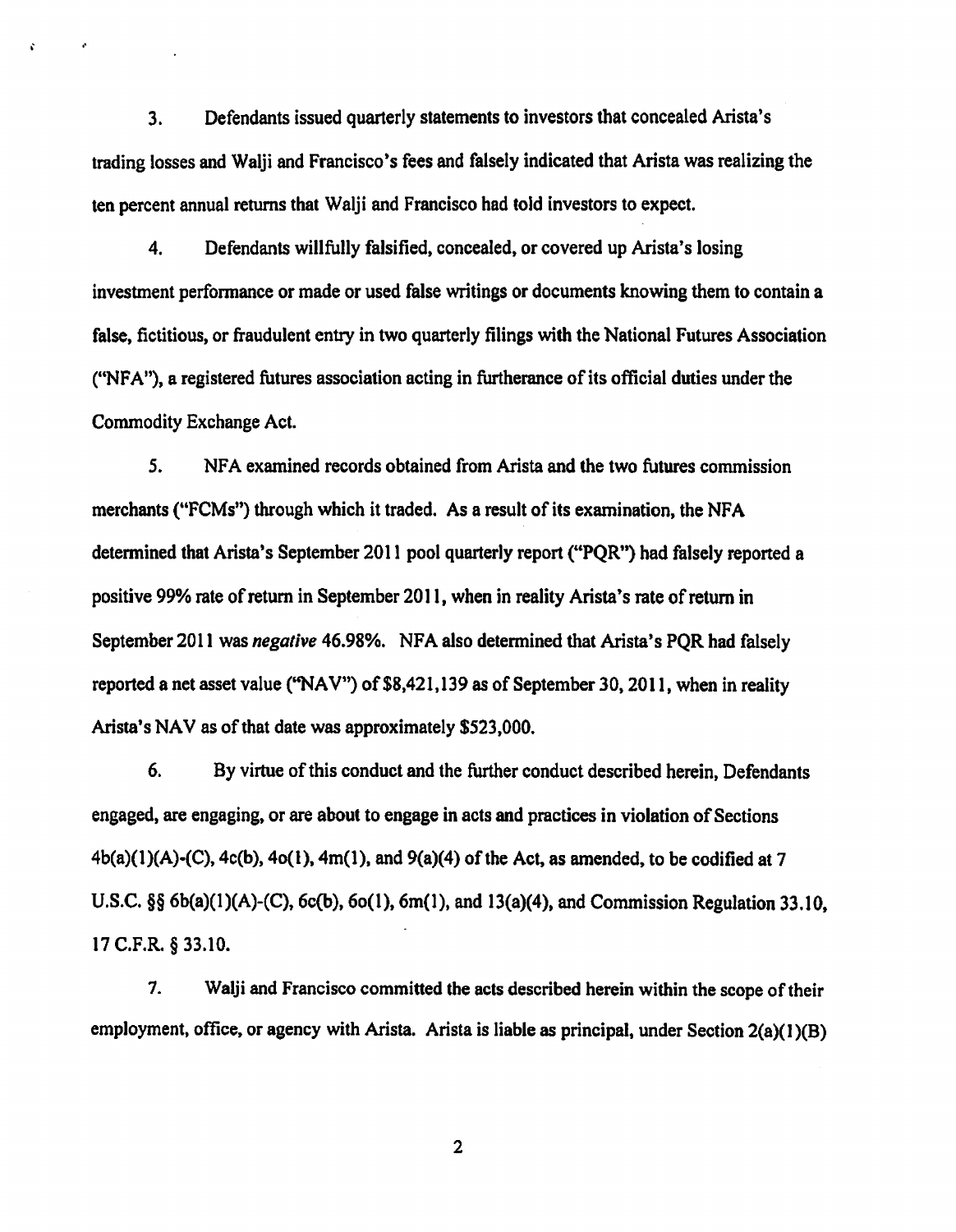of the Act, 7 U.S.C. § 2(a)(l)(B), and Commission Regulation 1.2, 17 C.F.R. § 1.2, for its agents' acts, omissions, or failures in violation of the Act and Regulations.

8. At the same time, Walji and Francisco are liable under Section 13(b) of the Act, 7 U.S.C. § 13c(b), as controlling persons of Arista for its violations of the Act and Regulations, as they controlled Arista and did not act in good faith or knowingly induced, directly or indirectly, the acts constituting Arista's violations.

9. Accordingly, pursuant to Section 6c of the Act, 7 U.S.C. § 13a-l, the Commission brings this action to enjoin Defendants' unlawful acts and practices and to compel their compliance with the Act and Regulations. In addition, the Commission seeks restitution and disgorgement, civil monetary penalties, and ancillary relief, including trading and registration bans, and such other relief as the Court may deem necessary and appropriate.

10. Unless restrained and enjoined by this Court, Defendants are likely to continue to engage in the acts and practices alleged in this Complaint and in similar acts and practices, as more fully described below.

### II. JURISDICTION AND VENUE

11. This Court has jurisdiction over this action pursuant to Section 6c of the Act, 7 U.S.C. § 13a-l, which authorizes the Commission to seek injunctive relief against any person, or to enforce compliance with the Act, whenever it shall appear that such person has engaged, is engaging, or is about to engage in any act or practice constituting a violation of any provision of the Act or any rule, regulation, or order thereunder.

12. Venue properly lies with this Court pursuant to Section 6c(e) of the Act, 7 U.S.C. § 13a-l(e), as Defendants transacted business in this District and acts and practices in violation of the Act occurred in this District. Specifically, Defendants transferred investor funds to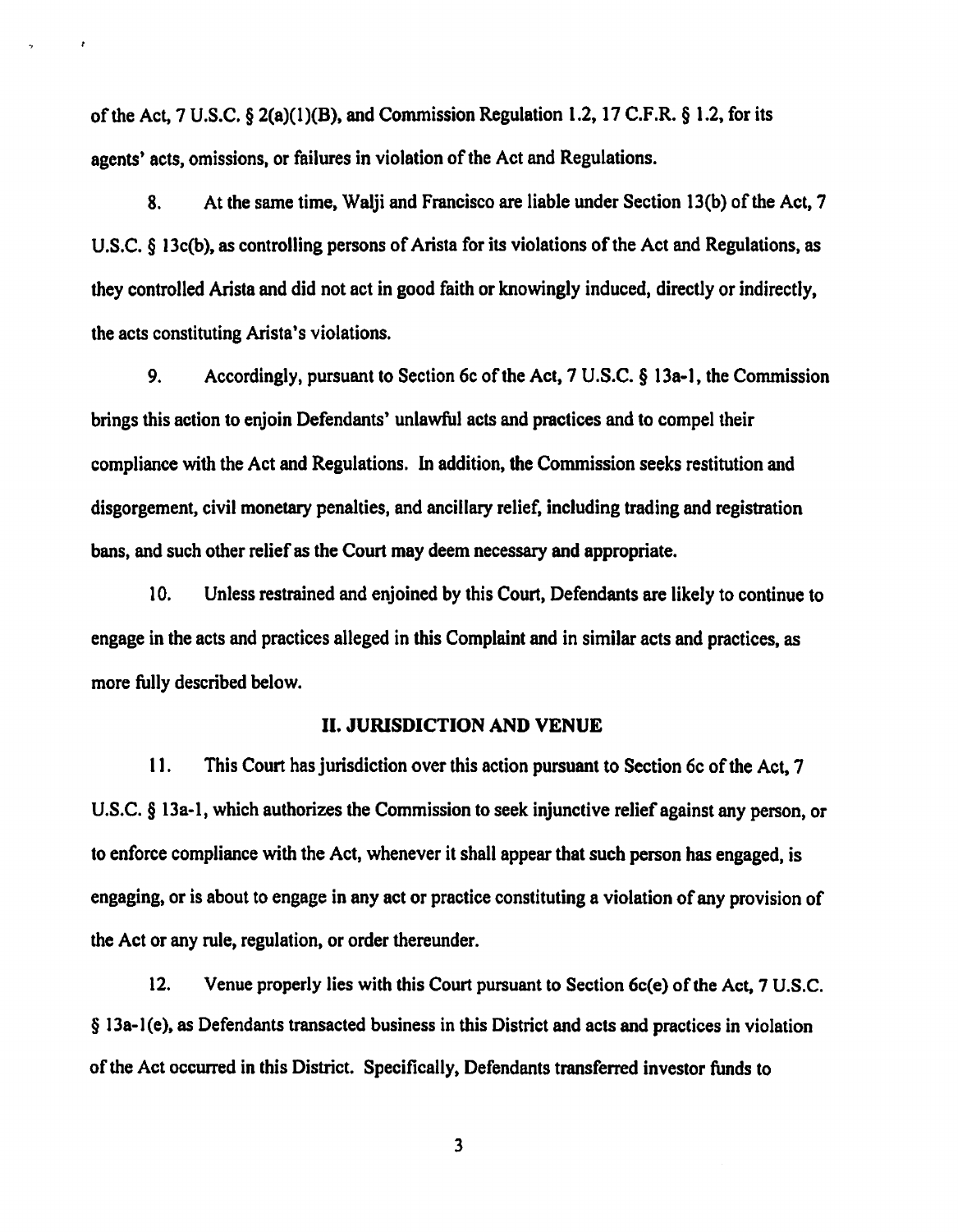accounts at financial institutions in New York, New York and caused funds to be wired from those accounts in order to misuse and misappropriate the funds.

#### III. PARTIES

#### A. Plaintiff U.S. Commodity Futures Trading Commission

13. The Commission is an independent federal regulatory agency that is charged by Congress with responsibility for administering and enforcing the provisions of the Act, 7 U.S.C. §§ J *et seq.,* and the regulations promulgated thereunder, 17 C.F.R. §§ 1 *el seq.* 

# B. Defendants

14. Defendant Arista is a California limited liability company with its principal place of business in Newport Coast, California. Since April20, 2011, Arista has been an NFA Member and Commission-registered commodity pool operator ("CPO"). Arista has maintained trading accounts with two registered FCMs.

15. Defendant Walji is a resident of San Juan Capistrano, California. Walji is the manager, Chief Executive Officer, Secretary, and Treasurer of Arista. Since Apri120, 2011, Walji has been an NFA Associate Member and a Commission-registered associated person ("AP") and listed with NFA as principal of Arista.

16. Defendant Francisco is a resident of Coastal Oak, California. Previously a consultant and adviser to Arista, Francisco became Arista's President in or about September 2010. Since April 13, 2011, Francisco has been listed with NFA as a principal of Arista. Francisco is not an NFA member and has never been registered with the Commission.

# C. Other Relevant Entity

17. The National Futures Association is a not-for-profit membership corporation fonned as a futures industry self-regulatory organization pursuant to Section 17 of the Act and a registered futures association. The NFA performs several regulatory activities pursuant to the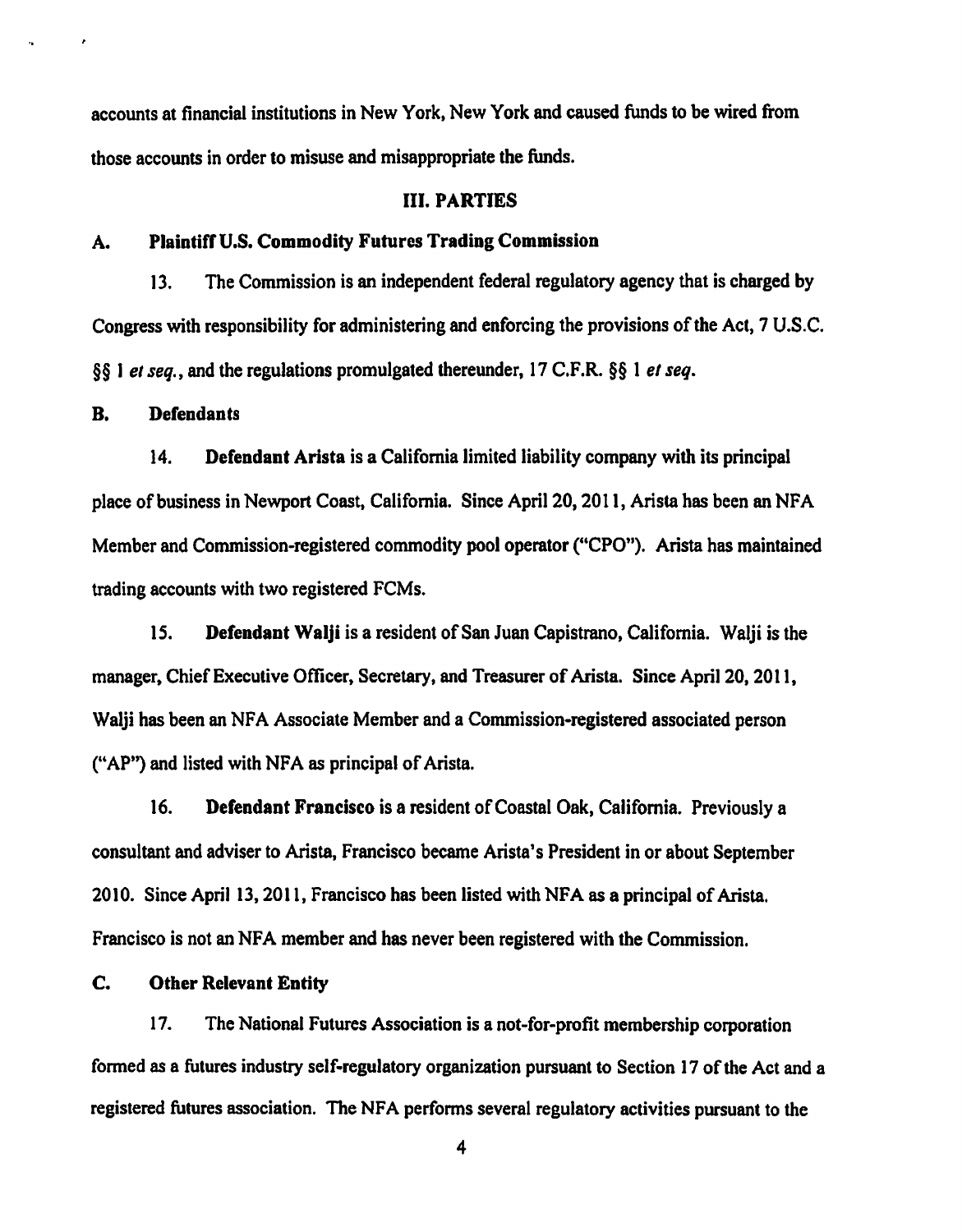authority delegated to it by the Commission under Section 17, including but not limited to (I) maintaining a financial compliance program; (2) establishing and enforcing rules and standards for investor protection; (3) screening firms and individuals to determine fitness to become or remain an NFA member; and (4) performing registration functions under the Act.

#### IV. FACTS

# A. Commencement of the Fraudulent Scheme

 $\ddot{\cdot}$ 

18. In or around February 2010, Defendants Walji and Francisco formed Arista and began soliciting investors to invest in various instruments, including on-exchange commodity futures and options contracts.

19. Pursuant to the terms of a March 2010 "Confidential Private Placement Memorandum" (the "Arista PPM"}, Defendants offered to sell membership interests in Arista at \$25,000 per unit. The Arista PPM specified that investors' funds would remain with Arista for at least three years.

20. Francisco sought investments from customers he had advised as a financial advisor at previous financial firms. Many of these investors are retirees, including retired firefighters and school administrators. Francisco made verbal guarantees to at least two investors that they would receive ten percent annual returns, and he told certain investors that their funds would be invested in diversified low-risk investments. He also told investors that Walji would manage all of the investments and was an experienced and successful trader.

21. Through their solicitation efforts, Defendants obtained more than \$9.5 million from 39 investors. These investors' funds were deposited initially into Arista's bank account.

# B. Defendants' Trading Losses

22. Of the more than \$9.5 million obtained from investors, Defendants transferred approximately \$7.5 million into futures and options accounts in Arista's name at two FCMs.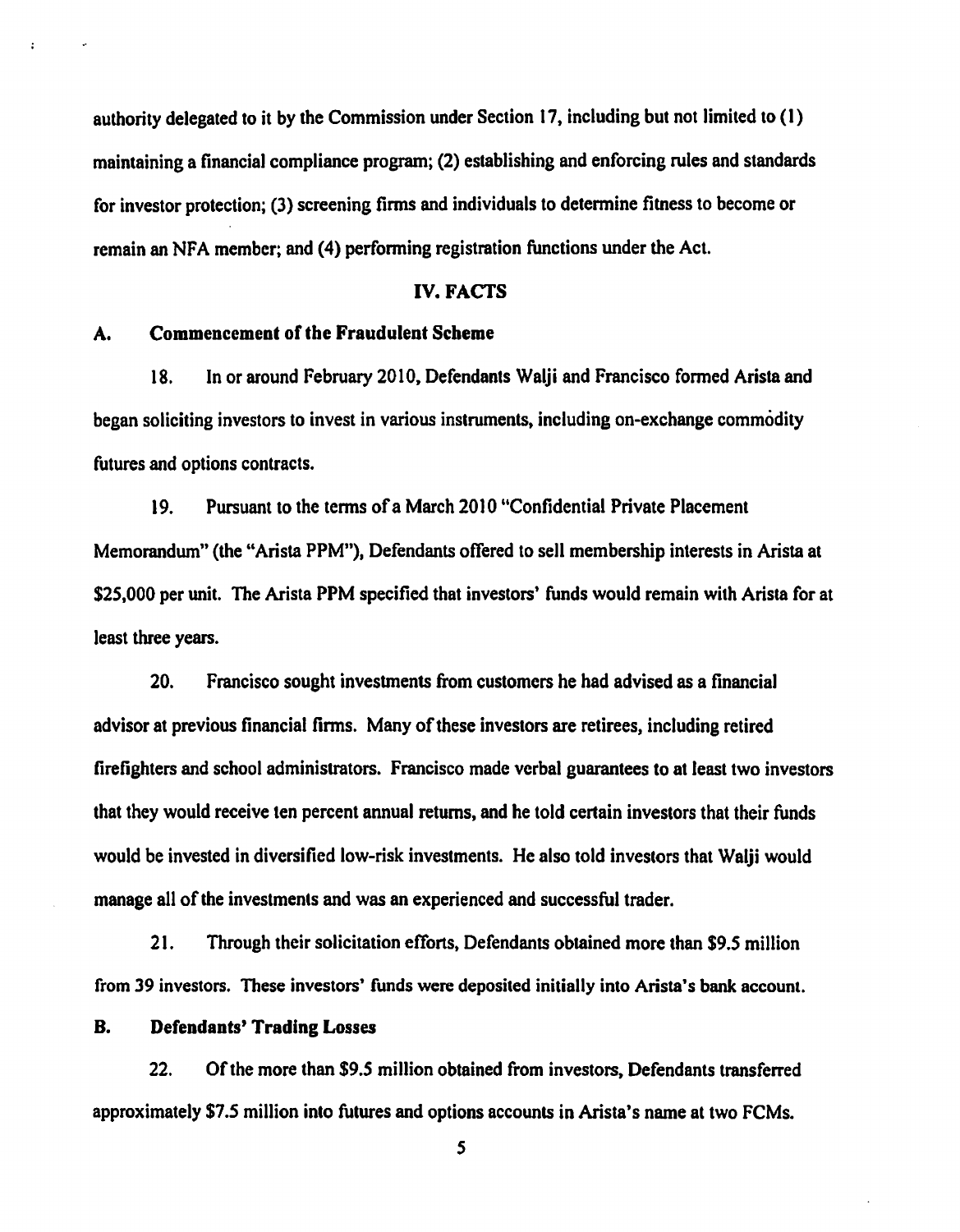23. This sum includes a total of more than \$5.3 million of investor funds that Defendants wired to the first FCM's account at a bank in New York, New York, beginning in or around April2010.

24. The sum also includes a total of almost \$2.2 million of investor funds that Defendants wired to the second FCM's account at another bank in New York, New York, beginning in or around November 2010.

25. The \$7.5 million deposited into Arista's FCM accounts was used to finance Walji's trading strategy, which primarily involved selling thousands of Treasury bond options and also trading E-mini S&P 500 futures.

26. By January 2012, Defendants had lost approximately *\$5* million of their investors' money.

# C. Defendants' Simultaneous Misappropriation of Millions of Dollars of Investor Funds

 $\ddot{\phantom{a}}$ 

27. Between August 2010 and May 2011, Defendants caused Arista to pay Walji and Francisco, directly and indirectly through entities controlled by each, a total of \$4.125 million in purported fees, including \$2.15 million to Walji and \$1.975 million to Francisco.

28. Pursuant to a Consulting Agreement between Arista and Walji dated March 1, 2010 (the "Consulting Agreement"), which the Arista PPM incorporated by reference, Arista was to pay Walji a fee for his services calculated as "the product of 75.0% times a number equal to: (i) 90.0% of the realized cash gain from investments (net of commissions, fees and expenses paid to third parties); less (ii) operating expenses of the Company incurred during the same period of time for which the Consulting Fee is being paid. The Consulting fee shall be paid every six months in the form of a company check."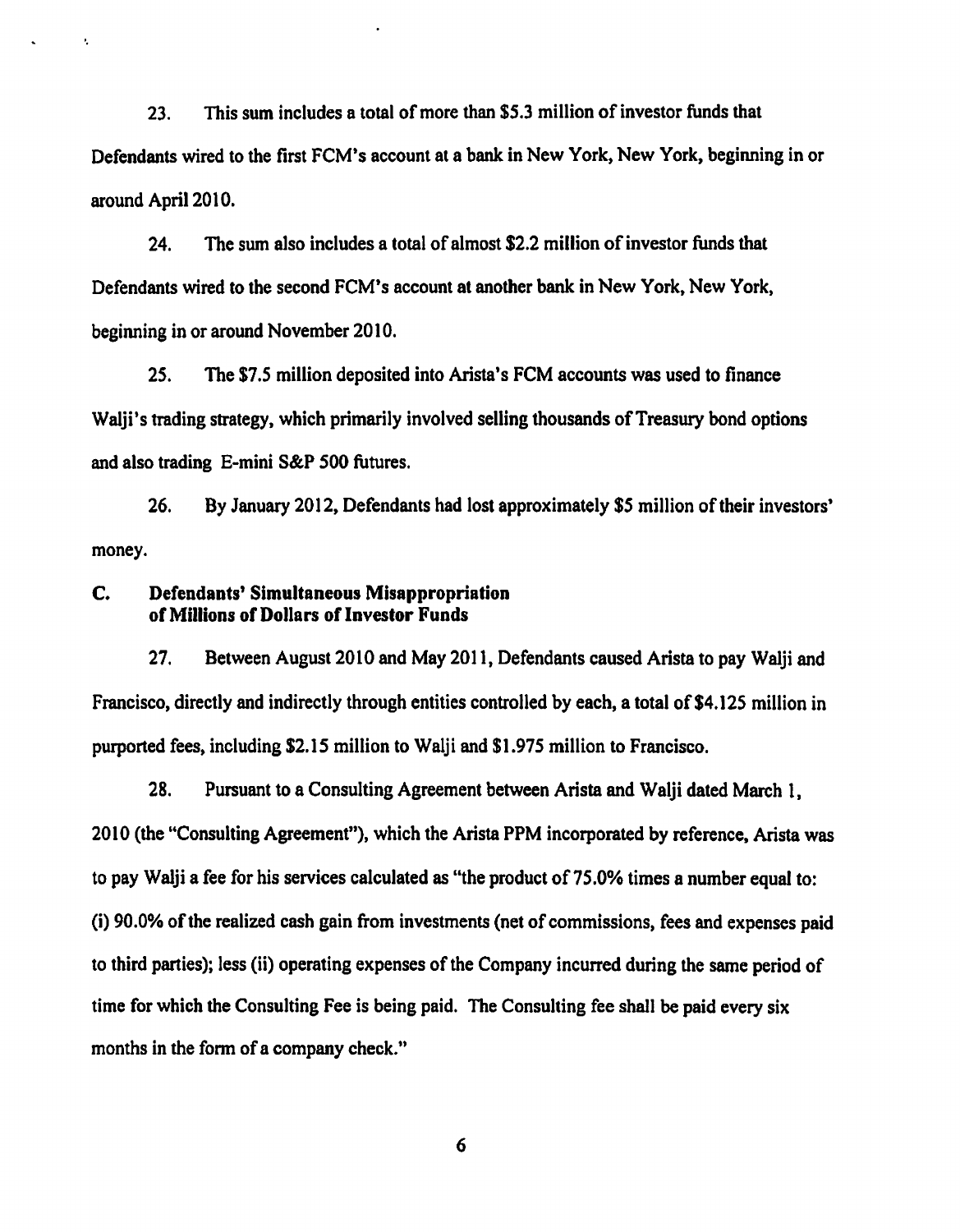29. In tum, pursuant to a separate Services Agreement between Walji and Francisco dated April 27, 2010 (the "Services Agreement"), Walji was to pay Francisco "one-half of the net cash proceeds [Walji] receives from [Arista] pursuant to the Consulting Agreement."

30. Walji and Francisco were not entitled to the fees they received from Arista.

31. If Defendants had followed the Consulting Agreement and paid Walji by company check after six months- *i.e.,* September 1, 2010, March 1, 2011, and September 1, 2011 - Walji would have been entitled to negligible or no fees, because Arista's trading activities had *losses* of more than \$2 million as of the end of August 2010, gains of just \$539,000 as of the end of February 2011, and *losses* of approximately \$4.8 million as of the end of August 2011.

32. Instead, Defendants caused Arista to make numerous wire transfers to Walji and Francisco, beginning less than six months after the date of the Consulting Agreement and continuing at irregular intervals over the next year, notwithstanding Arista's losses during this period.

33. On August 25, 2010, Defendants caused Arista to transfer \$275,000 to Francisco, even though Arista suffered substantial net losses that month.

34. On October 13-14, 2010, Defendants caused Arista to transfer \$1 million to Walji and \$550,000 to Francisco, even though Arista had losses of more than \$1 million from inception of trading in April2010 through the end of September 2010. One day earlier, on October 12, 2010, Defendants obtained funds to make these transfers to Walji and Francisco by causing a wire transfer of \$1.3 million to be made to Arista from one of Arista's FCM accounts at a bank in New York. New York.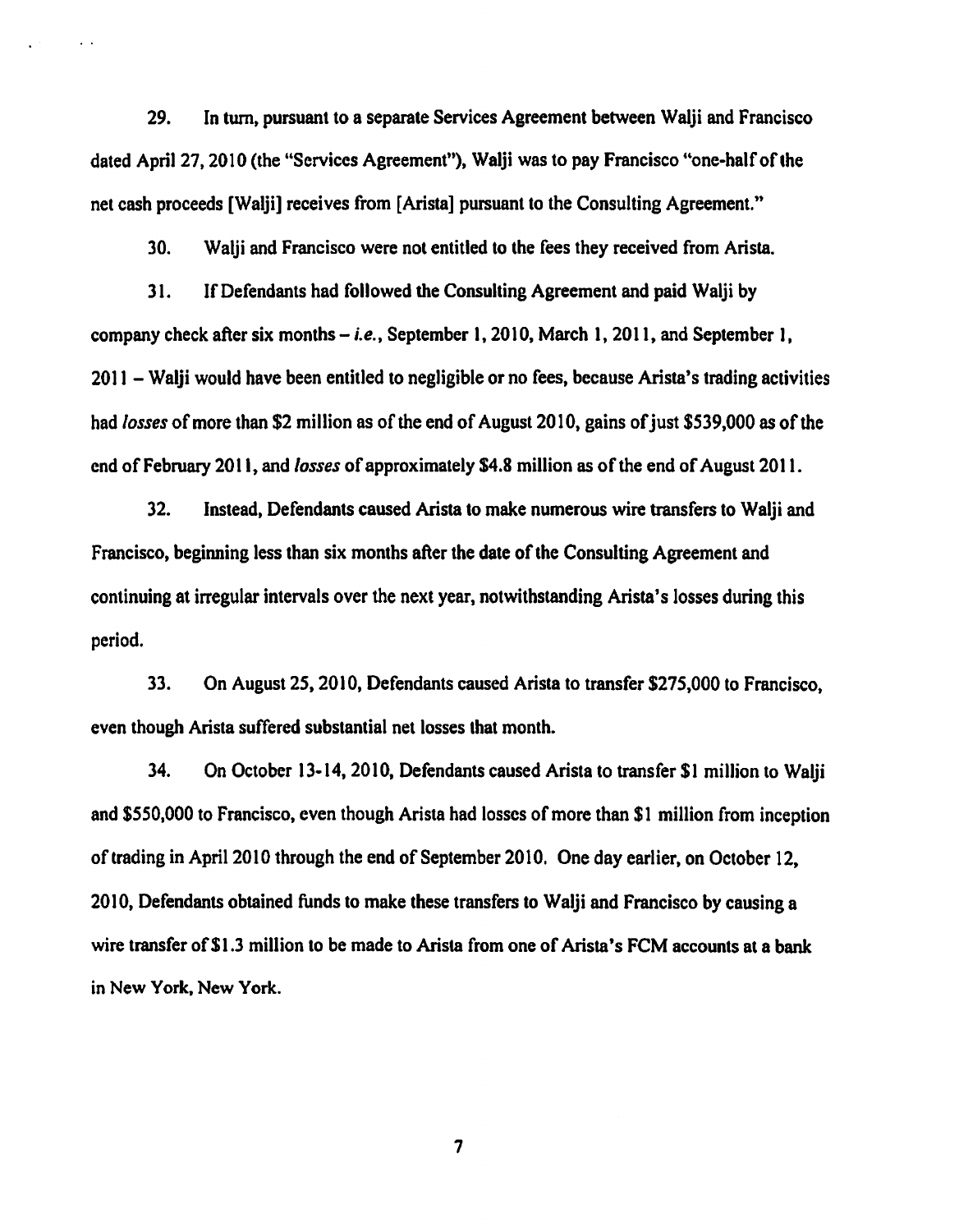35. On November 26, 2010, Defendants caused Arista to transfer \$500,000 to Walji and \$500,000 to Francisco, even though Arista had losses of \$185,000 as of the end of October 2010.

36. Finally, on May 17-19,2011, Defendants caused Arista to transfer an additional \$650,000 to Walji and an additional \$650,000 to Francisco. Although Arista's trading produced temporary gains in April and May 20 II, those gains had been wiped out and Arista had sustained cumulative losses of almost \$4.8 million by September 1, 2011, the next date on which the Consulting Agreement would have entitled Walji to a fee. Here again, immediately prior to the . transfers, on May 17 and May 18, 2011, Defendants obtained funds to make these transfers to Walii and Francisco by causing wire transfers of \$1.4 million to be made to Arista from one of Arista's FCM accounts at a bank in New York, New York.

37. In all, Defendants caused Arista to pay \$2.15 million to Walji and \$1.975 million to Francisco.

38. Between December 2010 and September 2011, Francisco caused three wire transfers totaling \$731,614 to be made from his own accounts back into Arista's account at one of the FCMs.

39. On top of the purported fees, Walji and Francisco also withdrew more than \$11,500 of investors' funds from Arista's bank account for their own dining, entertainment, and merchandise expenses.

40. Defendants also caused Arista to pay \$72,342 to purchase four life insurance policies providing \$30 million in coverage for Walji. Defendants used funds of Arista's investors to pay for the policies, while naming Walji and Francisco themselves as the beneficiaries of the policies.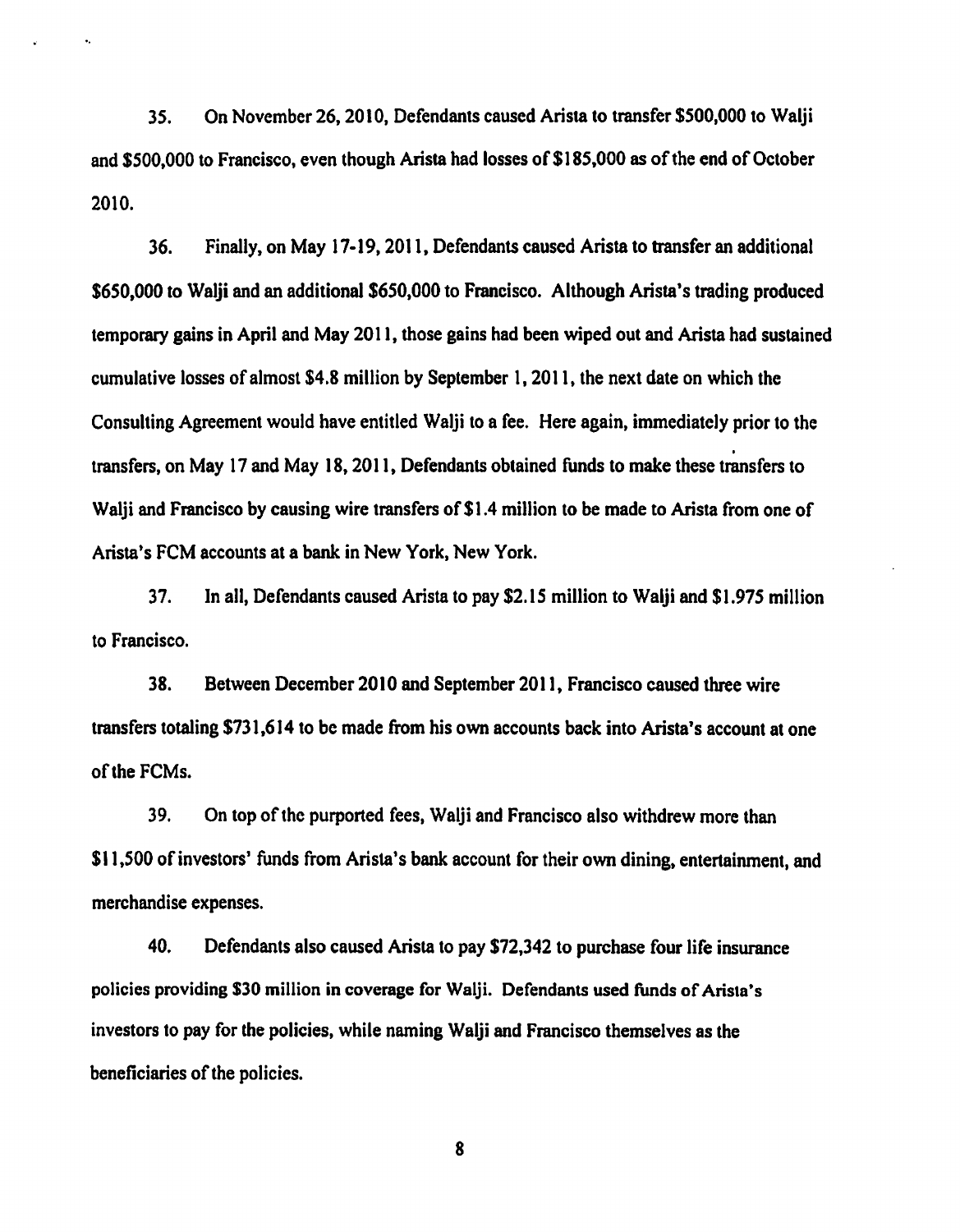#### D. Defendants' False Statements to Arista Investors

..

41. Arista, by and through its employees including Francisco, mailed to individuals who invested with Arista quarterly "Investment Account" statements, commencing with the quarter ending on June 30, 2010 and continuing through the quarter ending on September 30, 2011. These statements, which varied in fonnat and content over time, systematically misrepresented the performance of Defendants' trading activities, concealed the exorbitant fees paid to Walji and Francisco, and misled the investors about the value of their accounts.

42. First, the quarterly statements issued to investors as of June 30, 2010 and September 30,2010 noted the amount deposited by each investor with Arista and reported an amount for undefined "Gains Accrued." "Gains Accrued" did not correspond to any actual investment performance or returns achieved by Arista. Instead, "Gains Accrued" was an arbitrarily determined number reflecting Defendants' projection for the ten percent annual return that they had told investors to expect.

43. Second, the same quarterly statements issued by Defendants as of June 30, 2010 and September 30,2010 had a line item for "Advisory Fees/Fees in lieu of Commission." The statements reported that there had been no advisory fees paid through September 30,2010, even though Defendants had already caused Arista to transfer \$275,000 of advisory fees to Francisco in August 2010.

44. Third, the subsequent quarterly statements did not contain a line item for advisory fees or any other entry to inform investors of the exorbitant sums paid to Walji and Francisco. Thus, the quarterly statements issued by Defendants as of December 31, 2010 did not inform investors that a total of\$2.55 million had been paid to Walji and Francisco in October and November 2010. Similarly, the quarterly statements issued by Defendants as of June 30,2011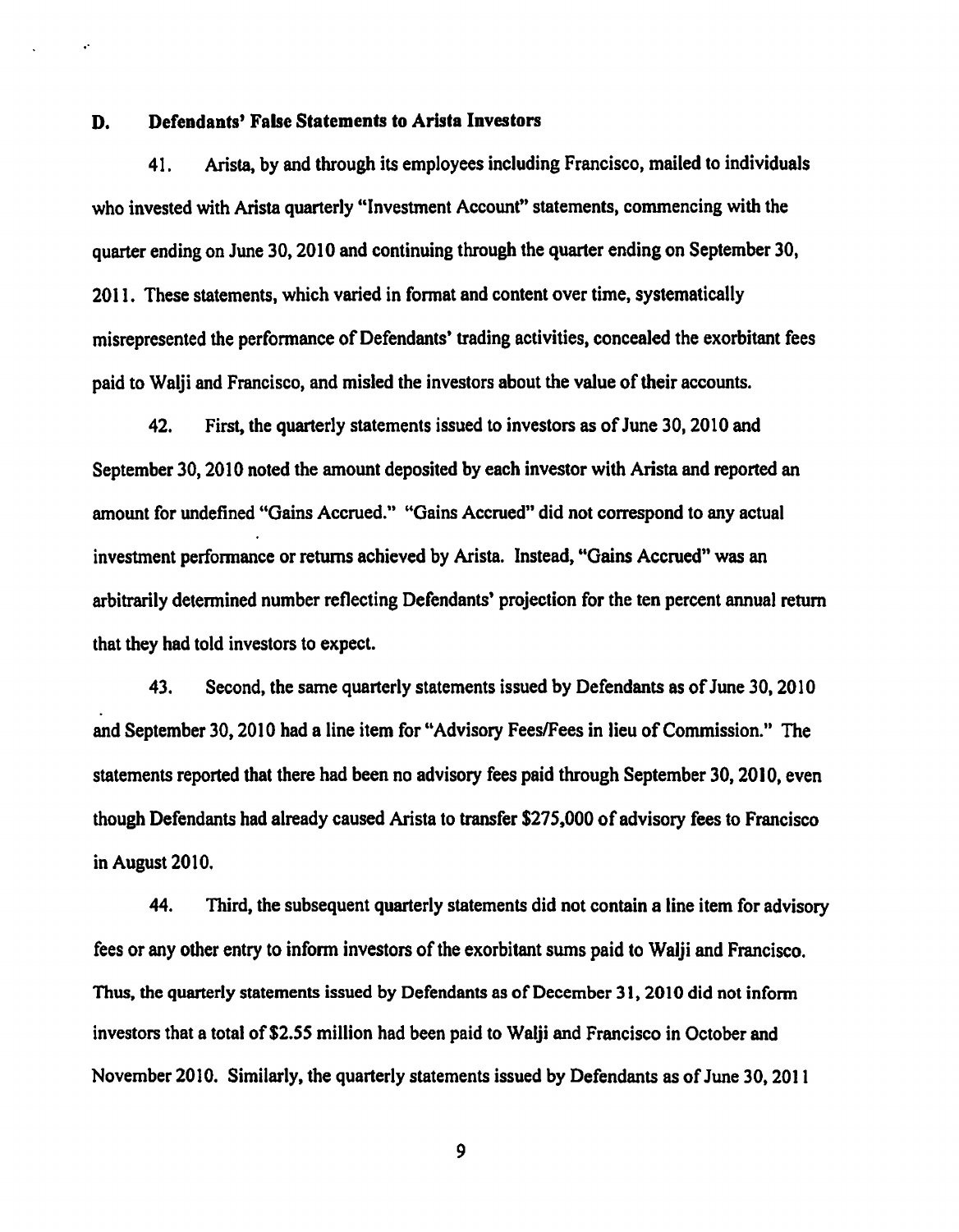and September 30, 2011 did not inform investors that an additional \$1.3 million had been paid to Walji and Francisco in May 2011.

45. Finally, the September 30, 2011 quarterly statements that Arista sent to each of its investors contained, among other entries, a list of deposits made by each investor and a line item entitled "Accrued Distribution for 2011." These statements included no offsetting liabilities or losses to give investors a true indication of the value of their investments. As a result, the sum of the values of their respective investments reported to investors as of September 30, 20 11 was over \$10 million - the total amounts deposited by investors plus the total of their "Accrued Distributions for 2011." In reality, the true value of all Arista's accounts at the two FCMs, and Arista's bank account as of September 30,2011 was only \$523,000.

46. Defendants also misled Arista investors in connection with distributions. In January 2011, Arista, by and through its employees including Francisco, sent distribution checks totaling \$294,823 to the twenty-five investors who invested with Arista in 2010. The amount of the checks to each investor corresponded to entries on the December 31, 2010 quarterly statements that listed "Accrued Gains for 2010." In fact, Arista's trading accounts had *losses* of more than \$1.38 million by the end of December 2010.

47. It was not until NFA issued an order in February 2012 suspending Arista's activities that Arista's investors discovered that nearly all of their money had been lost due to Defendants' concealed unsuccessful trading activities and Defendants' fraudulent fees.

48. At this time, it also came to light that Defendants' misrepresentations to Arista investors included false and misleading tax documentation. In March 2011, Arista, by and through its employees including Francisco, sent one investor an IRS Schedule K-1 for tax year 2010 showing a capital increase of \$1 5,094 and an ending account value of \$309.341. In March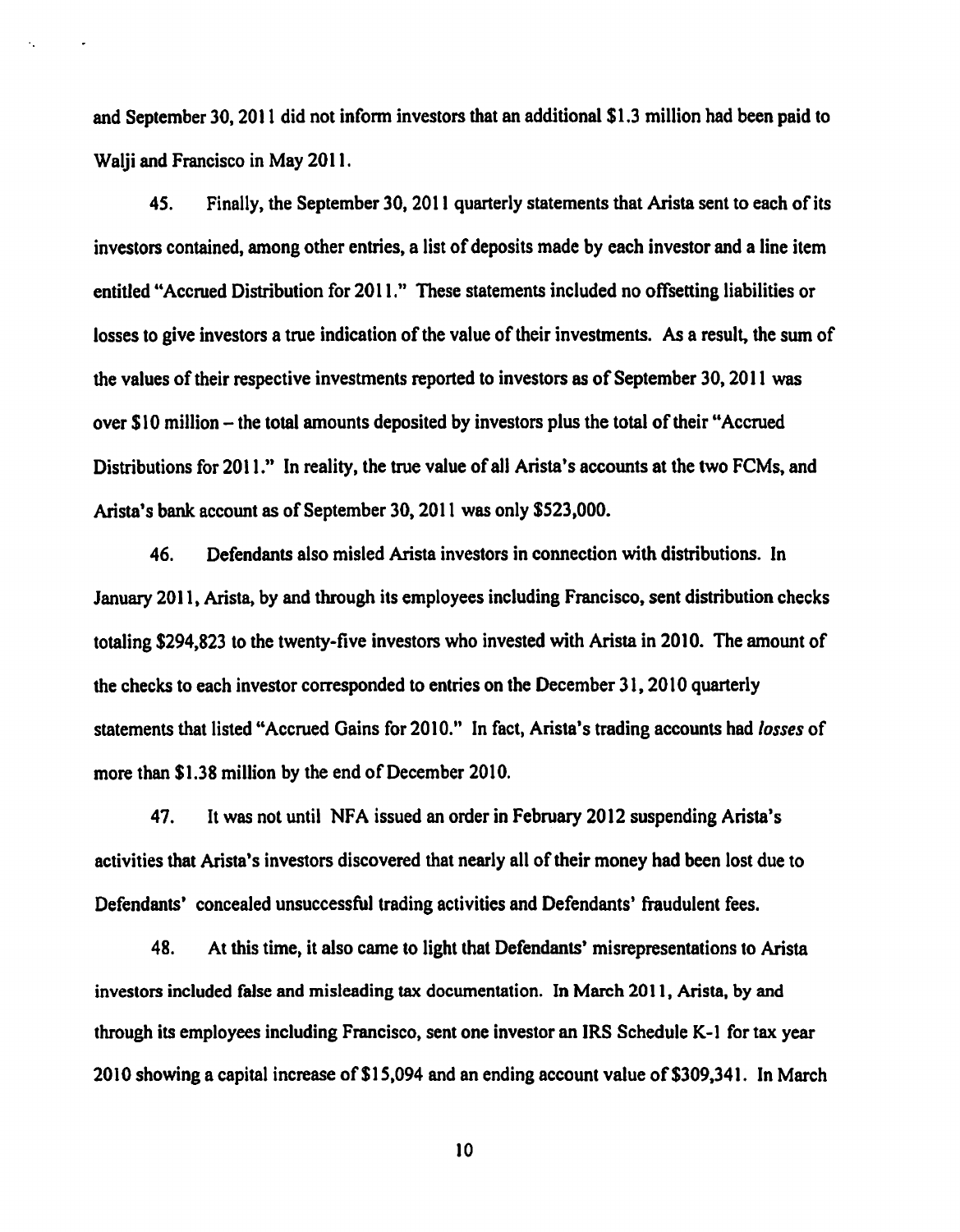2012, after NFA had taken action against Arista, Defendants sent this investor an "amended" K-1 for tax year 2010, which showed that the investor had actually suffered a capital loss of \$181,332 in 2010 and had an ending account value that year of just \$112,915.

E. Defendants' False Statements to the NFA

 $\ddot{\phantom{0}}$ 

49. In April2011, Arista applied and became registered as a CPO and NFA member.

*SO.* As a registered CPO, Arista was required to provide to NF A on a quarterly basis certain financial information related to its activities as a CPO. Specifically, Arista was required to file PQRs with NFA approximately 45 days after the end of each quarterly reporting period. NFA received these reports in its capacity as a registered futures association, acting in furtherance of its official duties under the Act

51. On November 21, 2011, Defendant Francisco filed Arista's POR for the quarter ending September 30, 2011, using NFA's electronic EasyFile System.

52. Arista's September 2011 PQR reported rates of return of negative 70.62% for July, negative 99% for August, and positive 99% for September 2011. Despite the substantial negative rates of return for two of the three months and capital additions of only \$240,000, Arista reported an ending NAV of \$8,421,139 for its fund, which was approximately \$1.2 million more than the fund's NAV at the beginning of the quarter.

53. Because of the contradictory information contained in the September 2011 PQR, NFA commenced an investigation of Arista in January 2012.

54. In a telephone conversation on or about January 10, 2012, Francisco admined to an NFA supervisor that Arista had suffered trading losses and that Arista's NAV was then around \$750,000, rather than the \$8.4 million it had reported in the September 2011 PQR.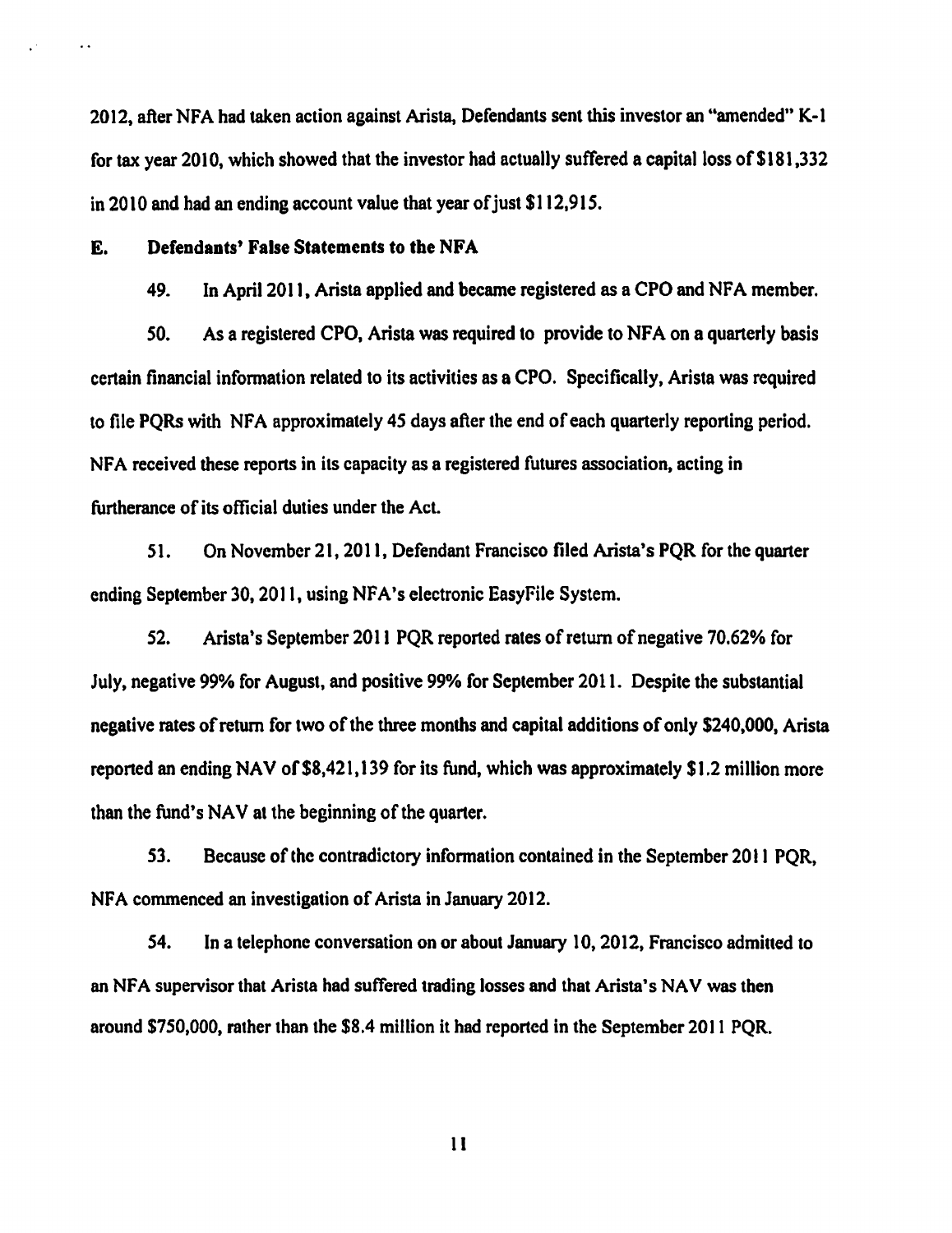*SS.* In another telephone conversation on or about January 10,2012, Walji admitted to NFA supervisor that Arista had experienced trading losses, which he said had occurred mainly in July and August 2011 because of the European debt crisis and U.S. debt-ceiling talks.

 $\ddot{\phantom{a}}$ 

56. NFA subsequently examined records obtained from Arista and the two FCMs through which it traded. As a result of its examination, NFA determined that Arista's September 20 II PQR had falsely reported a positive 99% rate of return in September 2011, when in reality Arista's rate of return for September 201I was *negalive* 46.98% . NFA also detennined that Arista's POR had falsely reported a NAV of \$8,421,139 as of September 30, 2011, when in reality Arista's NAV as of that date was approximately \$523,000.

57. On February 2, 2012, as a result of its findings, the NFA initiated a Member Responsibility Action against Arista and Associate Responsibility Action against Walji (the "NFA Action"), which prohibited Walji, Arista, and any person acting on Arista's behalf from soliciting or accepting funds, disbursing or transferring funds, and placing trades other than liquidating or risk-reducing trades.

58. In August 2012, notwithstanding the NFA Action, Walji opened a futures trading account at a third FCM and transferred funds into that account from a securities account that he maintained at that firm. In the account opening documents, Walji falsely answered "no" to the FCM's question as to whether he had "ever been registered with the CFTC or a member of NFA."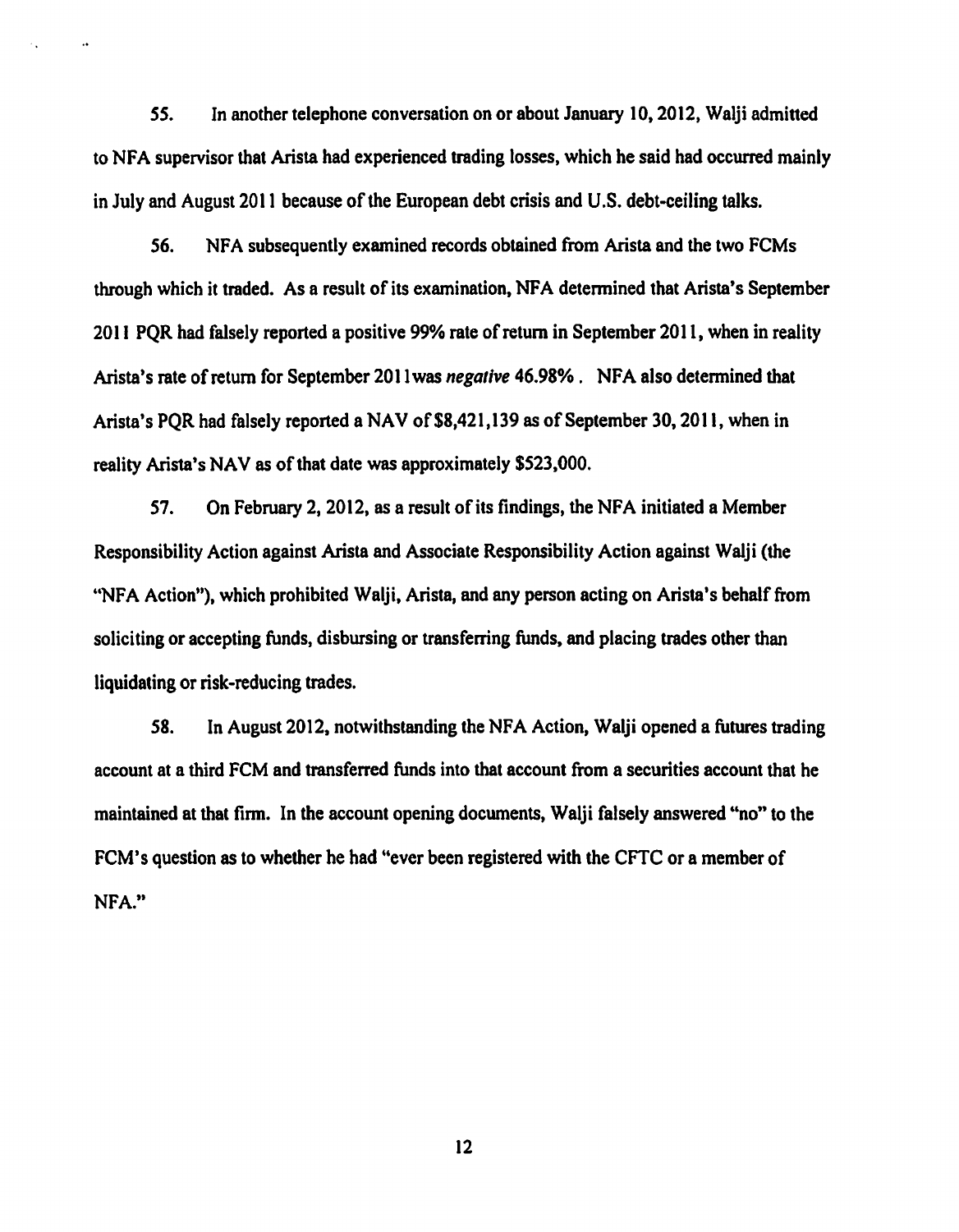#### V. VIOLATIONS OF THE COMMODITY EXCHANGE ACT

#### COUNT ONE Violations of Section 4b(a)(l) of the Act (Fraud in Connection with Commodity Futures)

59. The allegations set forth in paragraphs 1 through 58 are re-alleged and incorporated herein by reference.

60. Sections  $4b(a)(1)(A)-(C)$  of the Act as amended, to be codified at 7 U.S.C. §§ 6b(a)(l)(A)-(C), make it unlawful for any person, in or in connection with any order to make, or the making of, any contract of sale of any commodity in interstate commerce or for future delivery that is made, or to be made, on or subject to the rules of a designated contract market, for or on behalf of any other person (A) to cheat or defraud or attempt to cheat or defraud such other person; (B) willfully to make or cause to be made to such other person any false report or statement or willfully to enter or cause to be entered for such other person any false record; or (C) willfully to deceive or attempt to deceive such other person by any means whatsoever in regard to any order or contract or the disposition or execution of any order or contract, or in regard to any act of agency performed, with respect to any order or contract for such other person.

61. Defendants violated Sections  $4b(a)(1)(A)-(C)$  of the Act, in that they cheated or defrauded, or attempted to cheat or defraud, and willfully deceived, or attempted to deceive, Arista's investors by (i) misappropriating investors' funds, and (ii) providing investors with false and misleading quarterly account statements that misrepresented the value of the investors' accounts and Arista's performance and concealed Walji and Francisco's exorbitant and unjustified fees.

62. Walji and Francisco committed the acts of misappropriation and misrepresentation described above within the scope of their employment, office, or agency with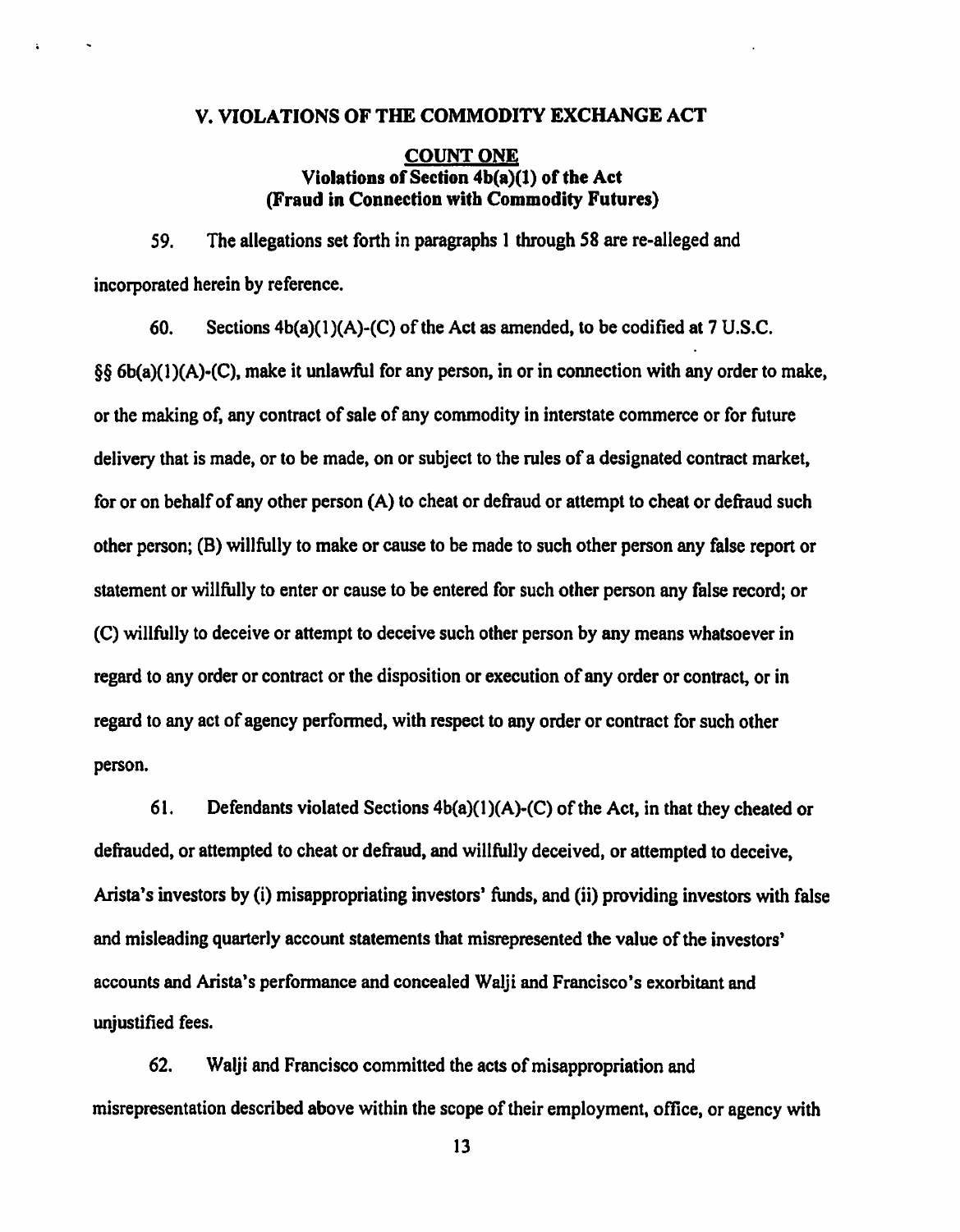Arista. Therefore, Arista is liable under Section 2(a)(l)(B) of the Act, 7 U.S.C. § 2(a)(1)(B), and Commission Regulation 1.2, 17 C.P.R. § 1.2, as principal for its agent's acts, omissions, or failures in violation of the Act and Commission Regulations.

63. Walji and Francisco controlled Arista directly or indirectly, and did not act in good faith or knowingly induced, directly or indirectly, Arista's acts constituting the violations alleged in this Count. Therefore, pursuant to Section 13(b) of the Act, 7 U.S.C. § 13c(b), Walji and Francisco are liable as controlling persons for Arista's violations of Sections 4b(a)(l)(A)-(C) of the Act.

64. Each act of misappropriation, issuance of a false account statement, and material misrepresentation or omission, including but not limited to those specifically alleged herein, is alleged as a separate and distinct violation of Sections  $4b(a)(1)(A)-(C)$  of the Act.

## COUNT TWO Violations of Section 4c(b) of the Act and Regulation 33.10 (Options Fraud)

65. The allegations set forth in paragraphs 1 through 58 are re-alleged and incorporated herein by reference.

66. Section 4c(b) of the Act, as amended, 7 U.S. C.§ 6c(b), makes it unlawful to offer to enter into, enter into or confirm the execution of commodity option transactions contrary to any rule or regulation of the Commission prohibiting such transaction or allowing any such transaction under such terms and conditions as the Commission shall prescribe.

67. Regulation 33.10, 17 C.F.R. § 33.10, makes it unlawful for any person, in or in connection with an offer to enter into, the entry into, the confinnation of the execution of, or the maintenance of, any commodity option transaction, directly or indirectly to: (a) cheat or defraud or attempt to cheat or defraud; (b) make or cause to be made to any other person any false report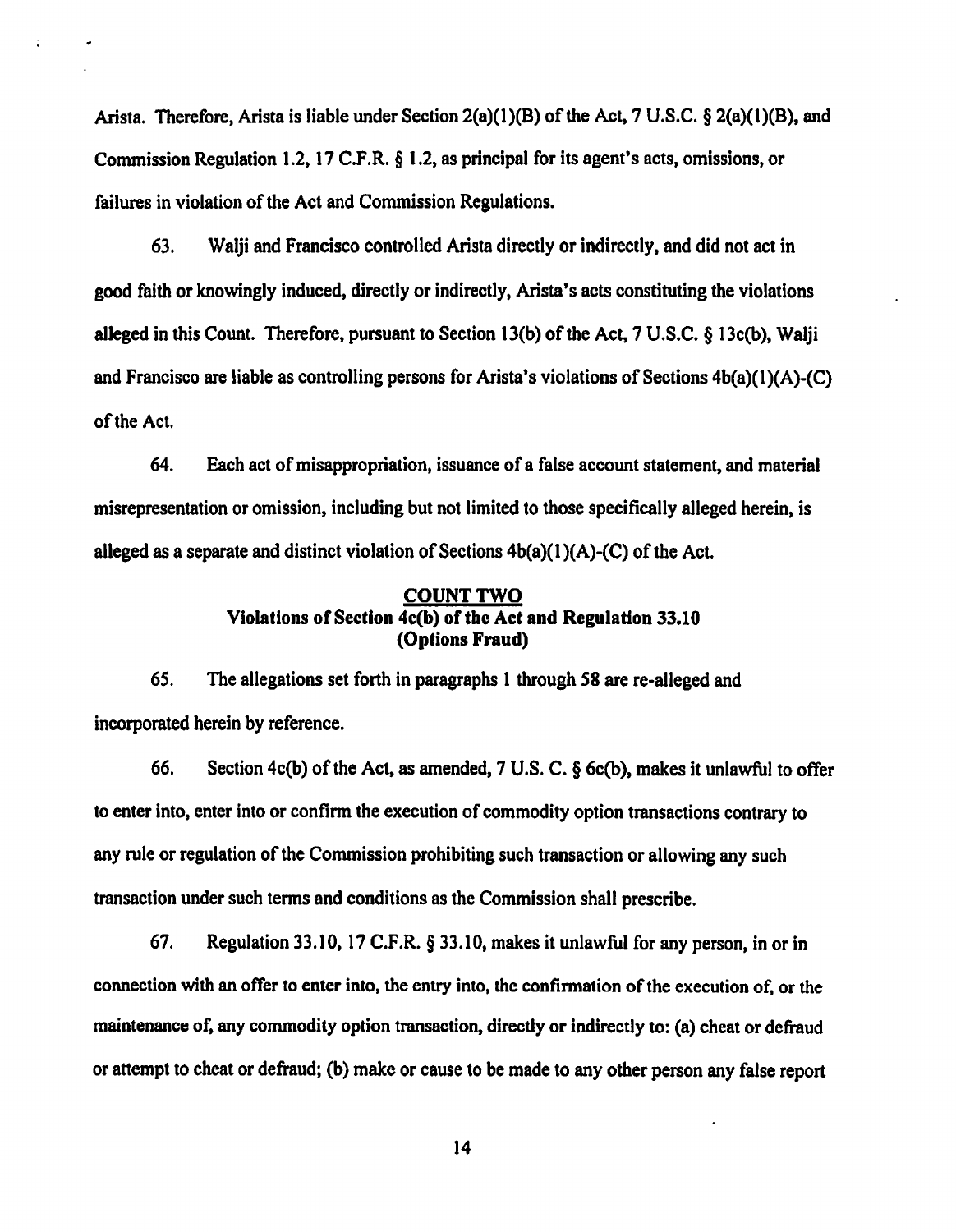or statement thereof or cause to be entered for any person any false record thereof; or (c) to deceive or attempt to deceive any other person by any means whatsoever.

..

68. Defendants violated Sections 4c(b) of the Act, in that they cheated or defrauded, or attempted to cheat or defraud, and willfully deceived, or attempted to deceive, Arista's investors by (i) misappropriating investors' funds, and (ii) providing investors with false and misleading quarterly account statements that misrepresented the value of the investors' accounts and Arista's performance and concealed Walji and Francisco's exorbitant and unjustified fees.

69. Walji and Francisco committed the acts of misappropriation and misrepresentation described above within the scope of their employment, office, or agency with Arista. Therefore, Arista is liable under Section 2(a)(l)(B) of the Act, 7 U.S.C. § 2(a)(I)(B), and Commission Regulation 1.2, 17 C.F.R. § 1.2, as principal for its agent's acts, omissions, or failures in violation of the Act and Commission Regulations.

70. Walji and Francisco controlled Arista directly or indirectly, and did not act in good faith or knowingly induced, directly or indirectly, Arista 's acts constituting the violations alleged in this Count. Therefore, pursuant to Section 13(b) of the Act, 7 U.S.C. § 13c(b), Walji and Francisco are liable as controlling persons for Arista's violations of Sections 4b(a)(l )(A)-(C) of the Act.

71. Each act of misappropriation, issuance of a false account statement, and material misrepresentation or omission, including but not limited to those specifically alleged herein, is alleged as a separate and distinct violation of Section 4c(b) of the Act, as amended, 7 U.S.C. § 6c(b) and Regulation 33.10.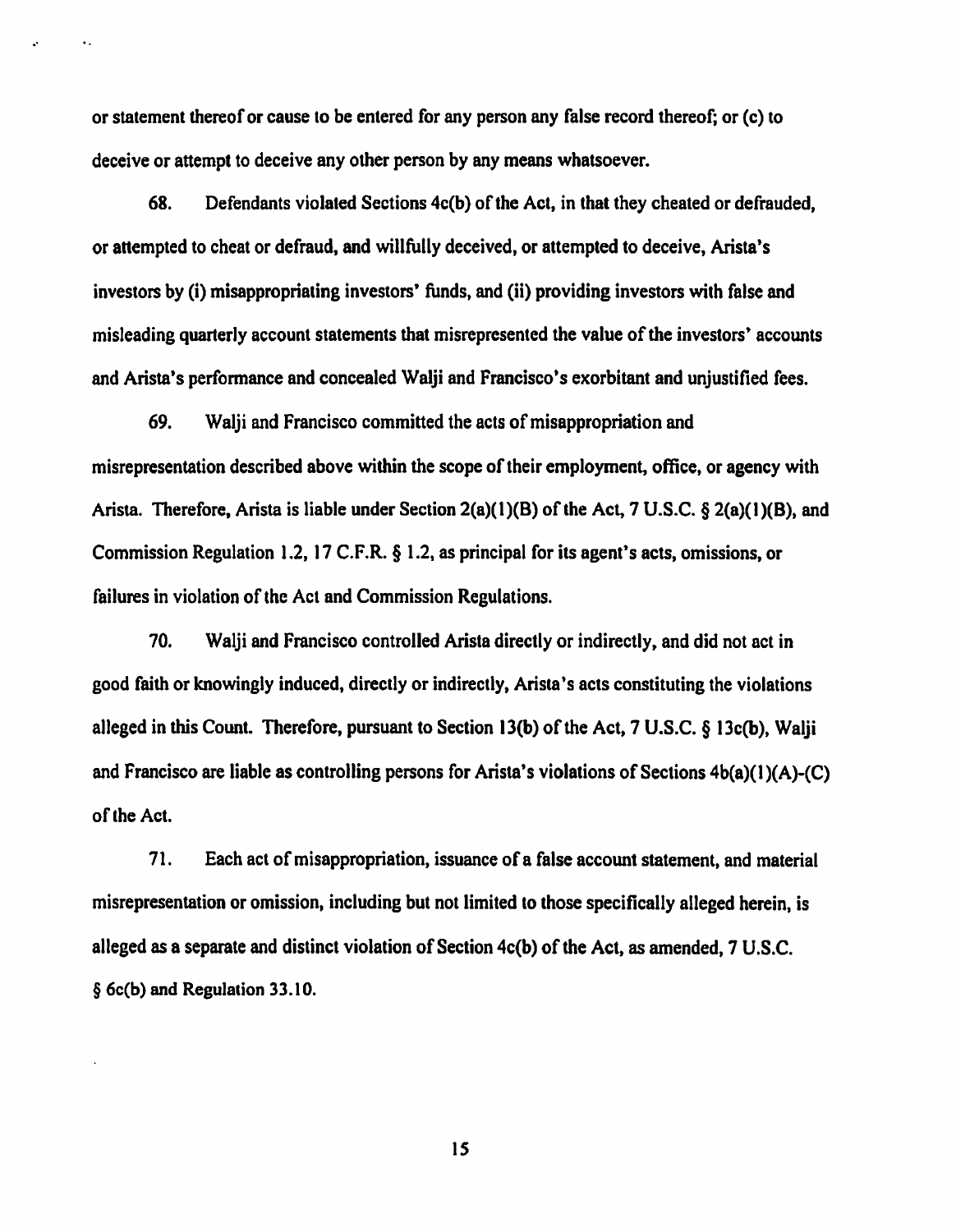# COUNT THREE Violations of Section 4o(l) of the Act (Fraud by a Commodity Pool Operator)

72. The allegations set forth in paragraphs I through 58 are re-alleged and incorporated herein by reference.

73. As defined in Section la(ll) of the Act, 7 U.S.C. § la(ll), and Section 1.3(cc) of Commission Regulations, 17 C.F.R. § 1.3(cc) a Commodity Pool Operator ("CPO") is any person engaged in a business that is of the nature of an investment trust, syndicate, or similar form of enterprise, and who, in connection therewith, solicits, accepts, or receives from others, funds, securities, or property for the purpose of trading in any commodity for future delivery on or subject to the rules of any contract market or derivatives transaction execution facility.

74. Section 4o(l) of the Act, 7 U.S.C. § 6o(J), in relevant part, makes it unlawful for a CPO or an associated person of a CPO, by use of the mails or any means or instrumentality of interstate commerce, directly or indirectly (A) to employ any device, scheme or artifice to defraud any client or participant or prospective client or participant; or (B) to engage in any transaction, practice, or course of business which operates as a fraud or deceit upon any client or participant or prospective client or participant.

75. Arista, Walji, and Francisco operated as a CPO in that each of them engaged in a business that is of the nature of an investment trust, syndicate, or similar form of enterprise and, in connection therewith, solicited, accepted, or received funds, securities, or property from others for the purpose of trading in commodities for future delivery on or subject to the rules of any contract market or derivatives transaction execution facility.

76. Defendants violated Section  $4o(1)(A)$  and (B) of the Act in that, while acting as CPOs, they directly or indirectly employed a device, scheme, or artifice to defraud investors and engaged in transactions, practices, or a course of business which operated as a fraud or deceit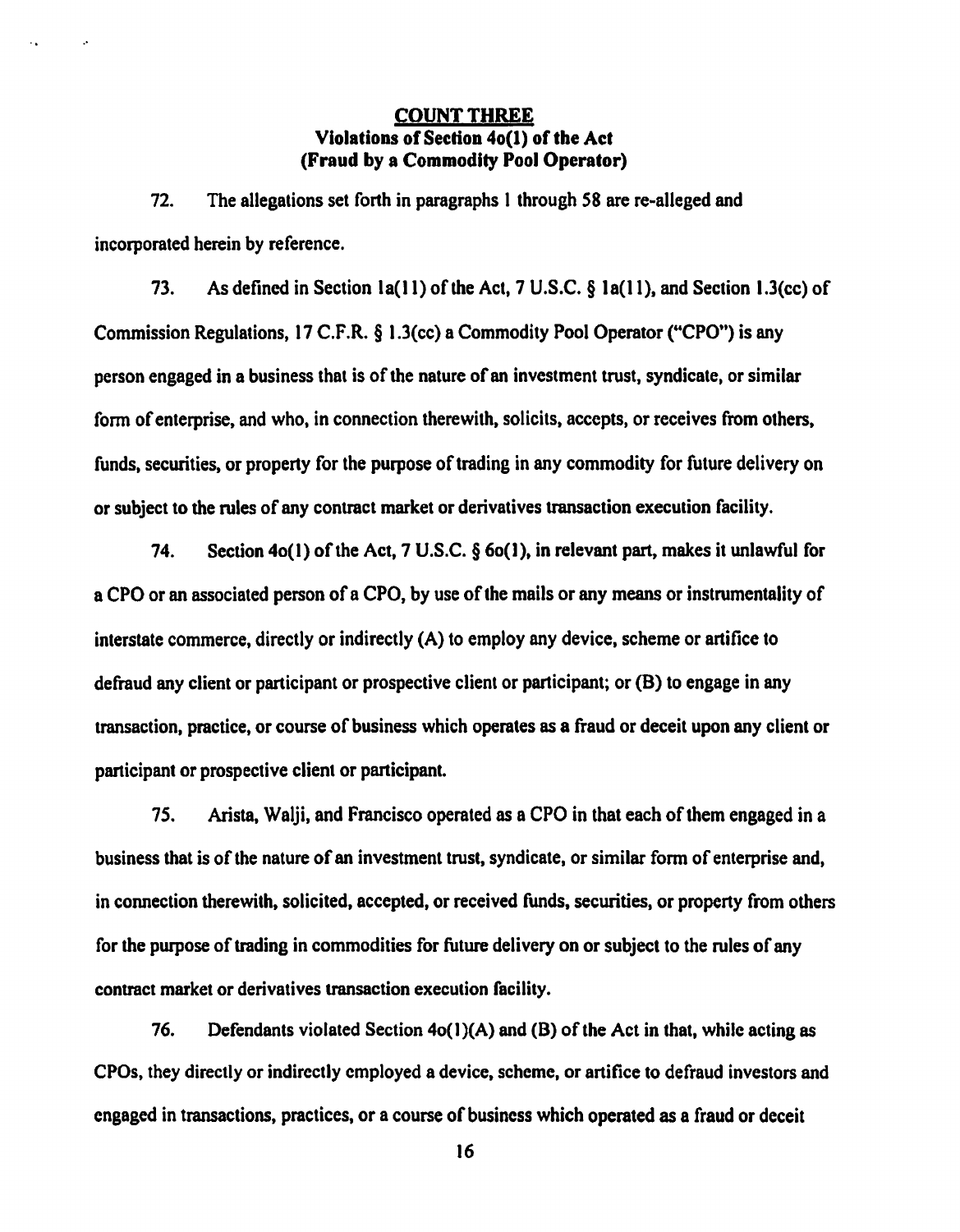upon investors by (i) misappropriating their participants' funds, and (ii) providing their participants with false and misleading quarterly account statements that misrepresented the value of the participants' accounts and Arista's perfonnance and concealed Walji and Francisco's exorbitant and unjustified fees.

77. Defendants engaged in such acts by use of the mails or other means or instrumentalities of interstate commerce.

·.

78. Walji and Francisco committed the acts of misappropriation and misrepresentation described above within the scope of their employment, office, or agency with Arista. Therefore, Arista is liable under Section 2(a)(l)(B) of the Act, 7 U.S.C. § 2(a)(l)(B), and Commission Regulation 1.2, 17 C.F.R. § 1.2, as principal for its agent's acts, omissions, or failures in violation of the Act and Commission Regulations.

79. Walji and Francisco controlled Arista directly or indirectly, and did not act in good faith or knowingly induced, directly or indirectly, Arista's acts constituting the violations alleged in this Count. Therefore, pursuant to Section 13(b) of the Act, 7 U.S.C. § 13c(b), Walji and Francisco are liable as controlling persons for Arista's violations of Sections 4o(l) (A) and (B) of the Act.

80. Each act of misappropriation, issuance of a false account statement, and material misrepresentation or omission, including but not limited to those specifically alleged herein, is alleged as a separate and distinct violation of Section 4o( I) of the Act.

# COUNT FOUR Violations of Section 9(a)(4) of the Act (False Statements to tbe National Futures Association)

81. The allegations set forth in paragraphs 1 through 58 are re-alleged and incorporated herein by reference.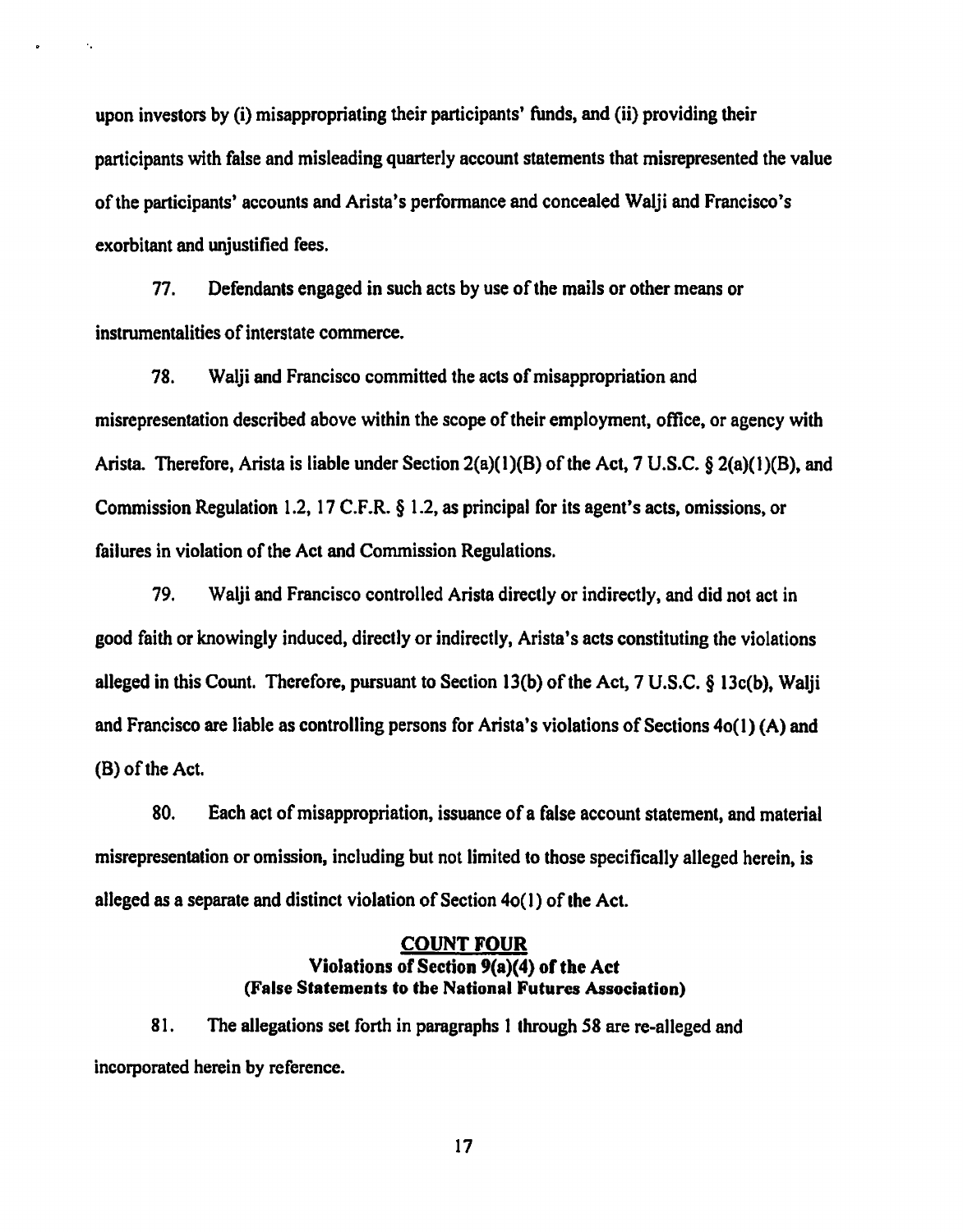82. Section 9(a)(4) of the Act makes it an unlawful felony for "[a]ny person willfully to falsify, conceal, or cover up by any trick, scheme, or artifice a material fact, make any false, fictitious, or fraudulent statements or representations, or make or use any false writing or document knowing the same to contain any false, fictitious, or fraudulent statement or entry to a registered entity, board of trade, swap data repository, or futures association designated or registered under this Act acting in furtherance of its official duties under this Act." 7 U.S.C.  $§$  13(a)(4).

.·

83. As set forth above, Francisco knowingly made false statements to NFA in the PQRs that Arista filed with NFA on November 21,2011 for the preceding quarters. In the report, Arista concealed its investment losses and misrepresented its perfonnance and asset values for one or more months during the quarter. Arista's September 2011 PQR falsely reported a positive 99% rate of return in September 2011, when in reality Arista's rate of return was *negative* 46.98% for that month. In the report, Arista also falsely reported an ending net asset value of \$8,421,139, when in reality Arista's net asset value as of September 30, 2011 was approximately \$523,000.

84. Walji and Francisco controlled Arista directly or indirectly, and did not act in good faith or knowingly induced, directly or indirectly, Arista's acts constituting the violations alleged in this Count. Therefore, pursuant to Section 13(b) of the Act, 7 U.S.C. § 13c(b), Walji and Francisco are liable as controlling persons for Arista's violations of Section 9(a)(4) of the Act, 7 USC §13(a)(4).

85. Moreover, Francisco, as the person who electronically submitted the reports to the NFA on behalf of Arista, made the false statements described above within the scope of his employment, office, or agency with Arista. Therefore, Arista is liable under Section 2(a)(1)(B)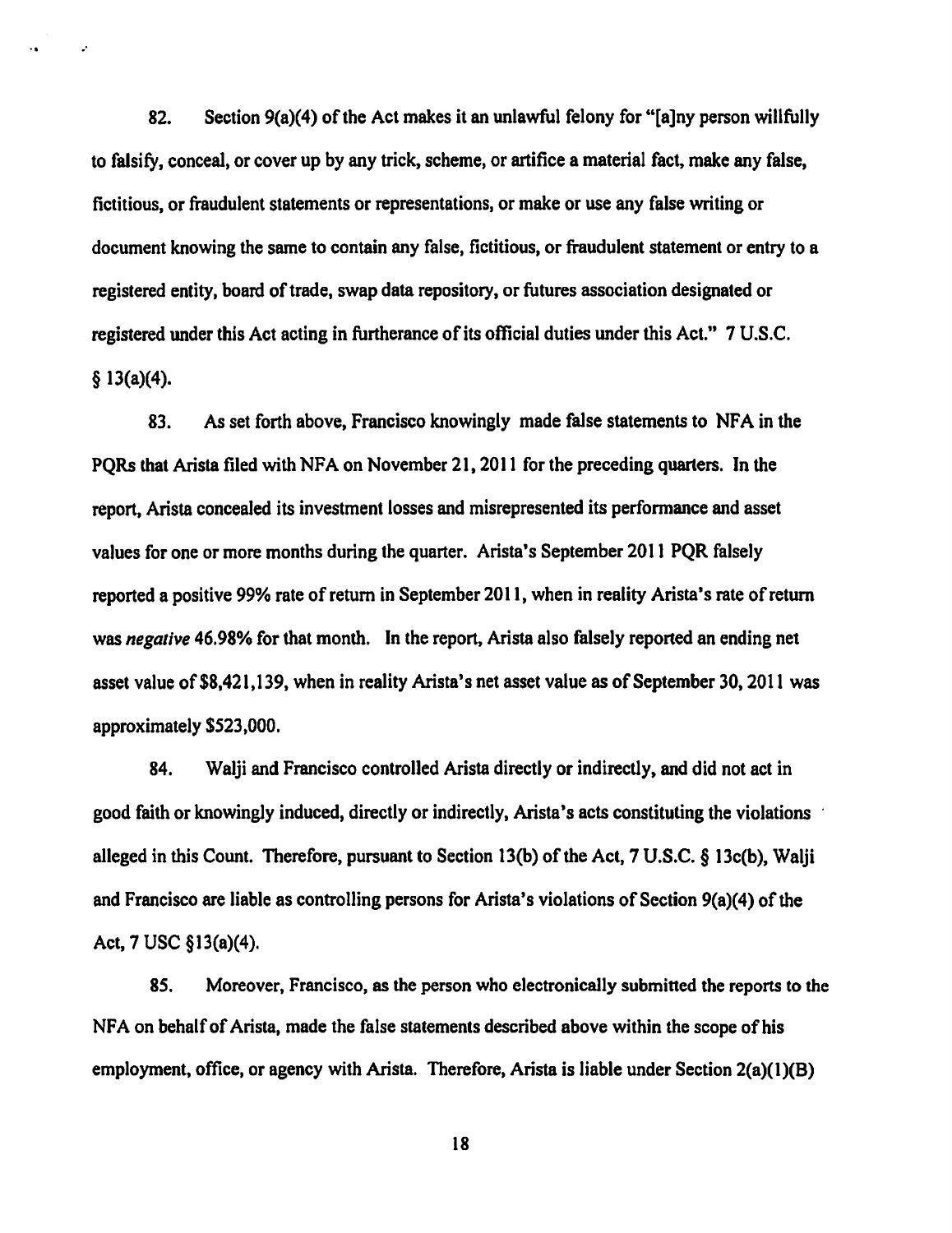of the Act, 7 U.S.C.  $\S 2(a)(1)(B)$ , and Commission Regulation 1.2, 17 C.F.R.  $\S 1.2$ , as principal for its agent's acts, omissions, or failures in violation of the Act and Commission Regulations.

·.

86. Each misrepresentation or omission of a material fact, or filing of false or misleading financial information, including but not limited to those specifically alleged herein, is alleged as a separate violation of Section 9(a)(4) of the Act, 7 U.S.C. § 13(a)(4).

### COUNT FIVE Violations of Section 4m(l) of the Act (Failure to Register as a CPO)

87. The allegations set forth in paragraphs 1 through 58 are re-alleged and incorporated herein by reference.

88. From February 2010 through January 2012, Arista engaged in a business that was of the nature of an investment trust, syndicate, or similar form of enterprise, and, in connection therewith, solicited, accepted, or received from others, funds, securities, or property, either directly or indirectly or through capital contributions, the sale of stock or other forms of securities, or otherwise, for the purpose of trading a commodity for future delivery on or subject to the rules of any contract market or derivatives transaction execution facility, thus making it a commodity pool operator as defined by Section 1a(11) of the Act, 7 U.S.C.  $\S$  1a(11) and Section l.J(cc) of Commission Regulations, 17 C.F.R. § 1.3(cc).

89. From February 2010 through April 20, 2011, Arista was not exempt from registration as a CPO under Regulation 4.13, 17 C.F.R. § 4.13.

90. From February 2010 through April 20, 2011, Arista made use of the mails or any means or instrumentality of interstate commerce in connection with its business as a CPO, while failing to register with the Commission as a CPO, in violation of Section 4m(l) of the Act, 7 U.S.C. § 6m(l).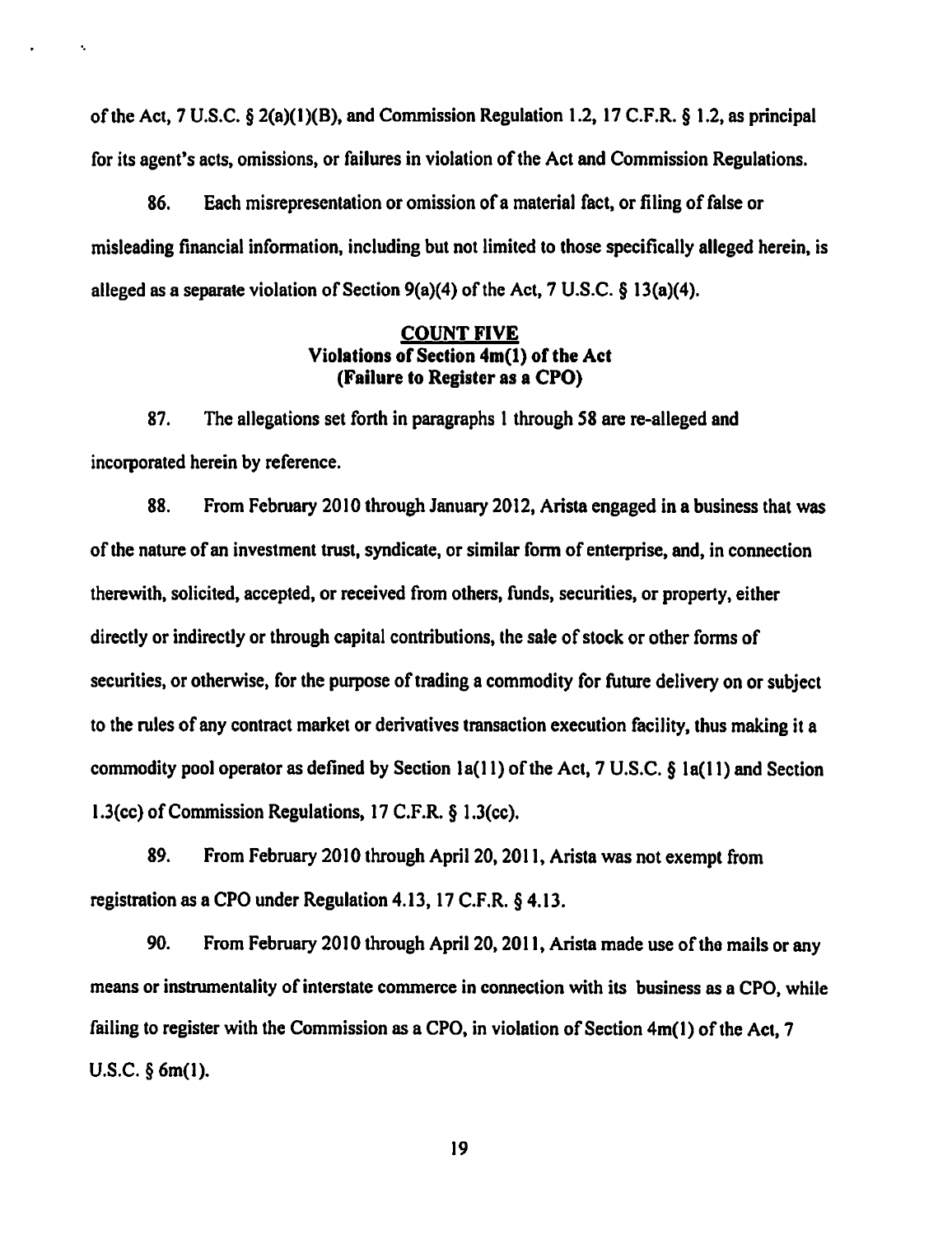91. At all relevant times, Walji and Francisco controlled Arista, directly or indirectly, and did not act in good faith or knowingly induced, directly or indirectly, Arista's acts constituting the violations alleged in this Count. Therefore, pursuant to Section 13(b) of the Act, 7 U.S.C. § 13c(b), Walji and Francisco are liable for Arista's violations of Section 4m(l) of the Act, 7 U.S.C. § 6m(l).

 $\ddot{\phantom{a}}$ 

#### VI. RELIEF REQUESTED

WHEREFORE, the Commission respectfully requests that the Court, as authorized by Section 6(c) of the Act, as amended, 7 U.S.C. § 13a-1, and pursuant to its own equitable powers:

A. Find Defendants liable for violating Sections  $4b(a)(1)(A)-(C)$ ,  $4c(b)$ ,  $4o(1)$ ,  $4m(1)$ , and  $9(a)(4)$  of the Act, as amended, to be codified at 7 U.S.C. §§ 6b(a)(1)(A)-(C), 6c(b), 6o(1),  $6m(1)$ , and  $13(a)(4)$ , and Commission Regulation 33.10, 17 C.F.R. § 33.10; and

B. Enter an *ex parte* statutory restraining order and/or an order of preliminary injunction pursuant to Section  $6c(a)$  of the Act, as amended, to be codified at 7 U.S.C. § 13a-1(a), restraining Defendants and all persons insofar as they are acting in the capacity of Defendants' agents, servants, successors, employees, assigns, and attorneys, and all persons insofar as they are acting in active concert or participation with Defendants who receive actual notice of such order by personal service or otherwise, from directly or indirectly:

1. Destroying, mutilating, concealing, altering, or disposing of any books and records, documents, correspondence, brochures, manuals, electronically stored data, tape records, or other property of Defendants, wherever located, including all such records concerning Defendants' business operations;

2. Refusing to permit authorized representatives of the Commission to inspect, when and as requested, any books and records, documents, correspondence, brochures, manuals, electronically stored data, tape records, or other property of Defendants, wherever located, including all such records concerning Defendants' business operations; and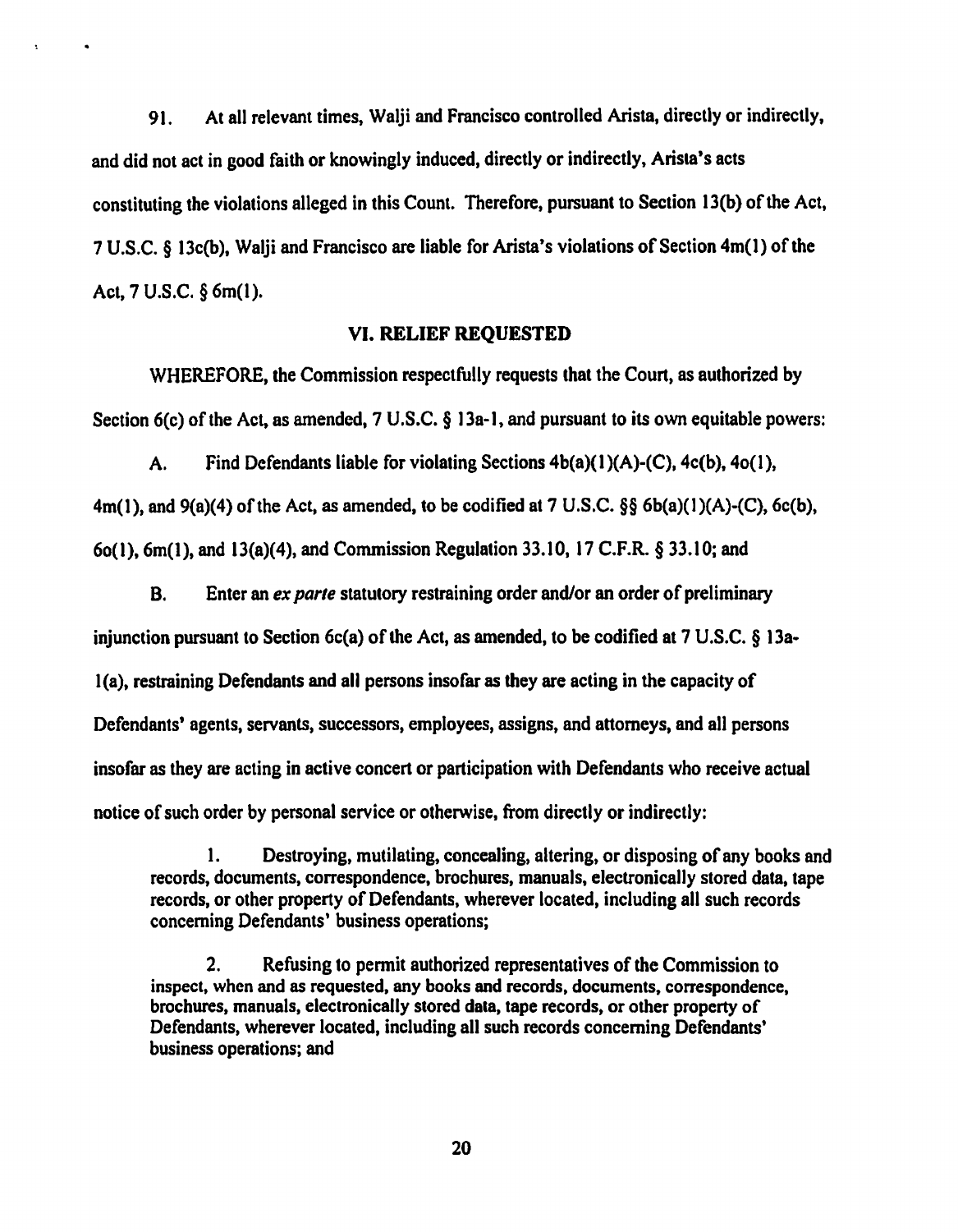3. Withdrawing, transferring, removing, dissipating, concealing, or disposing of, in any manner, any funds, assets, or other property, wherever situated, including, but not limited to, all funds, personal property, money, or securities held in safes or safety deposit boxes and all funds on deposit in any financial institution, bank, or savings and loan account, whether domestic or foreign, held by, under the actual or constructive control of, or in the name of Arista LLC, Abdul Sultan Walji, and/or Reniero Francisco, whether jointly or otherwise.

.•

 $\ddot{z}$ 

C. Enter an order directing that Defendants make an accounting to the Court of all of Defendants' assets and liabilities, together with all funds Defendants received from and paid to investors and other persons in connection with commodity futures or commodity options or options on commodity futures or forex transactions, or purported commodity futures or commodity options or options on commodity futures or forex transactions, including the names, mailing addresses, email addresses, and telephone numbers of any such persons from whom they received such funds from February 2010 to the date of such accounting, and all disbursements for any purpose whatsoever of funds received from investors, including salaries, commissions, fees, loans, and other disbursements of money and property of any kind, from February 2010 to and including the date of such accounting;

D. Enter an order requiring Defendants immediately to identify and provide an accounting for all assets and property that they currently maintain outside the United States, including, but not limited to, all funds on deposit in any financial institution, FCM, bank, or savings and loan account held by, under the actual or constructive control of, or in the name of Arista LLC, Abdul Sultan Walji, and/or Reniero Francisco, whether jointly or otherwise, and requiring them to repatriate all funds held in such accounts by paying them to the Registry of the Court, or as otherwise ordered by the Court, for further disposition in this case;

E. Enter orders of preliminary and pennanent injunction restraining Defendants and all persons insofar as they are acting in the capacity of Defendants' agents, servants, employees,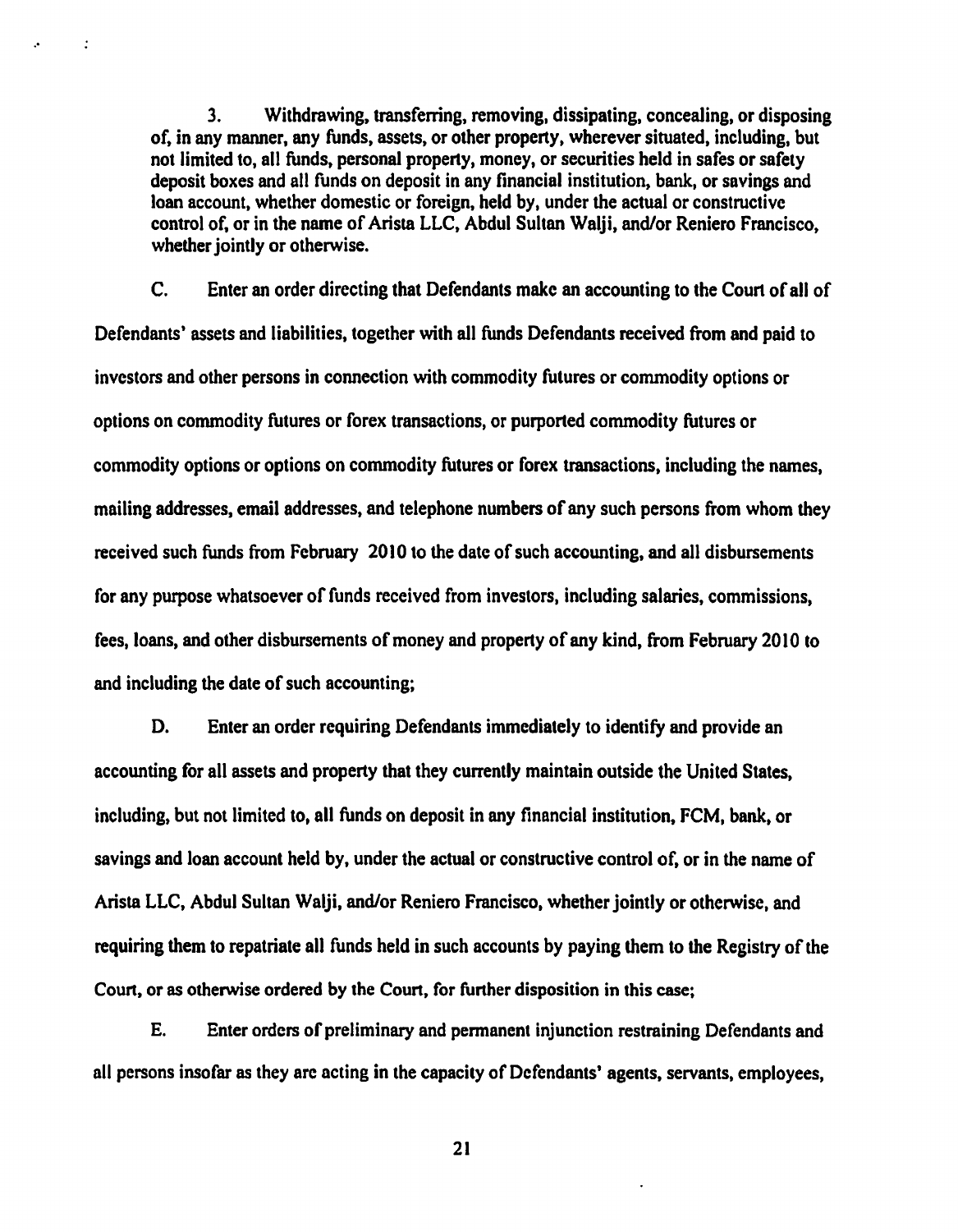successors. assigns, and attorneys, and all persons insofar as they are acting in active concert or

participation with Defendants who receive actual notice of such order by personal service or

otherwise, from directly or indirectly:

·.

1. Engaging in conduct in violation of Sections  $4b(a)(1)(A)-(C)$ ,  $4c(b)$ ,  $4o(1)$ ,  $4m(1)$ , and  $9(a)(4)$  of the Act, as amended, to be codified at 7 U.S.C. §§ 6b(a)(1)(A)-(C), 6c(b), 6o(l), 6m(l), and 13(a)(4) and Commission Regulation 33.10, 17 C.F.R. § 33.10;

2. Trading on or subject to the rules of any registered entity (as that term is defined in Section Ia of the Act, as amended, to be codified at 7 U.S.C. § Ia), including, but not limited to, trading for themselves or others;

3. Entering into any transactions involving commodity futures, options on commodity futures, commodity options (as that term is defined in Regulation 1.3(hh), 17 C.F.R.  $\S$  1.3(hh)) ("commodity options"), swaps (as that term is defined in Section 1a(47) of the Act. as amended, and as further defined by Commission Regulation 1.3(xxx), 17 C.F.R. 1.3(xxx)), security futures products, and/or foreign currency (as described in Sections 2(c)(2)(B) and 2(c)(2)(C)(i) of the Act, as amended, to be codified at 7 U.S.C. §§ 2(c)(2)(B) and 2(c)(2)(C)(i)) ("forex contracts"), for their own personal account or for any account in which they have a direct or indirect interest;

4. Having any commodity futures, options on commodity futures, commodity options, swaps, security futures products, and/or forex contracts traded on their behalf;

*S.* Controlling or directing the trading for or on behalf of any other person or entity, whether by power of attorney or otherwise, in any account involving commodity futures, options on commodity futures, commodity options, swaps, security futures products, and/or forex contracts;

6. Soliciting, receiving, or accepting any funds from any person for the purpose of purchasing or selling any commodity futures, options on commodity futures, commodity options, swaps, security futures products, and/or forex contracts;

7. Applying for registration or claiming exemption from registration with the Commission in any capacity, and engaging in any activity requiring such registration or exemption from registration with the Commission, except as provided for in Regulation 4.14(a)(9), 17 C.F.R. § 4.14(a)(9); and

8. Acting as a principal (as that term is defined in Regulation 3.1(a), 17 C.F.R. § 3.1(a)), agent, or any other officer or employee of any person (as that term is defined in Section Ia of the Act, as amended, to be codified at 7 U.S.C. § Ia) registered, exempted from registration, or required to be registered with the Commission, except as provided for in Regulation 4.14(a)(9), 17 C.F.R. § 4.14(a)(9);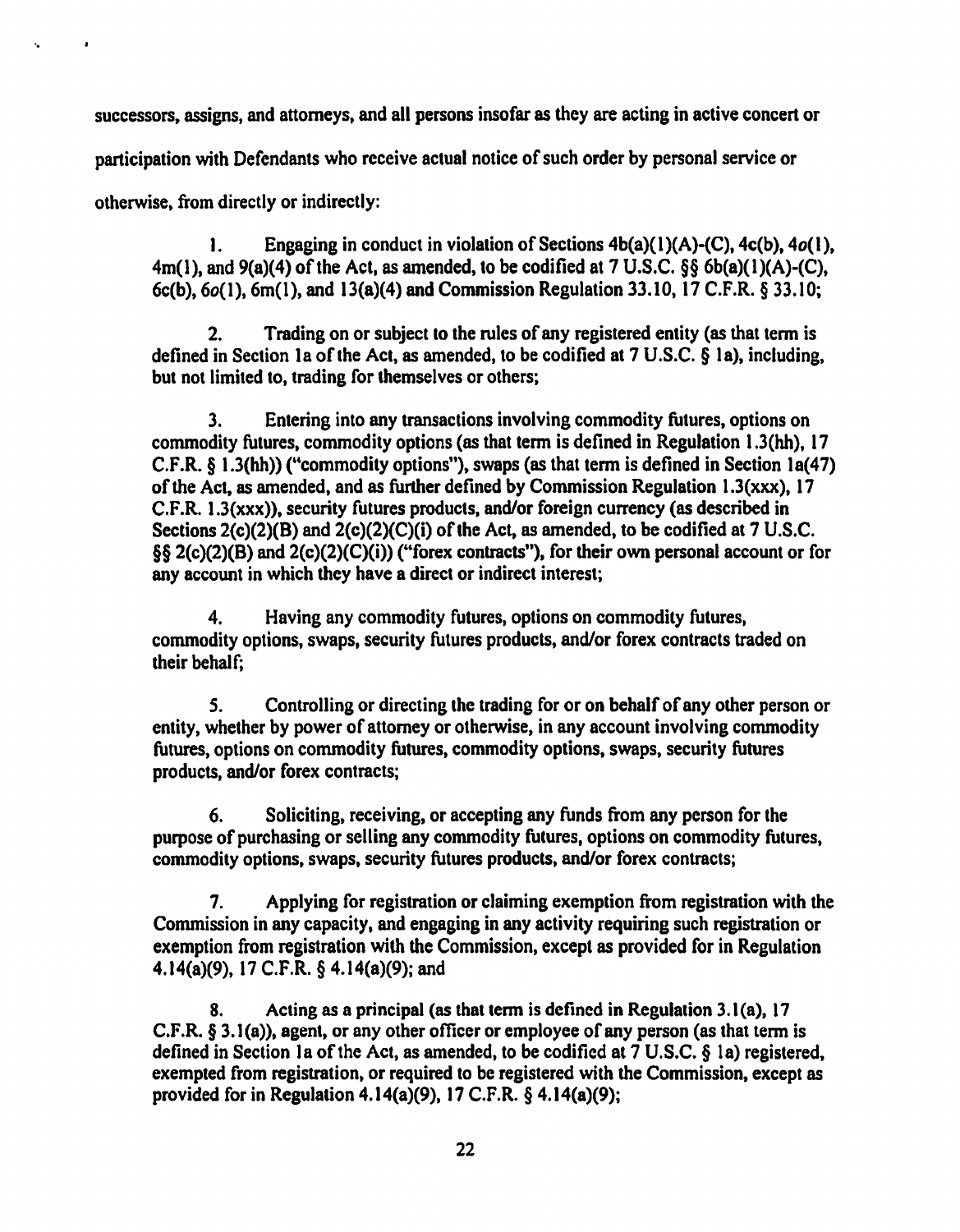F. Enter an order requiring Defendants, and any third-party transferees or successors thereof, to disgorge to any officer appointed or directed by the Court, or directly to investors, all benefits received, including, but not limited to, salaries, commissions, loans, fees, revenues, and trading profits derived, directly or indirectly, from acts or practices which constitute violations of the Act as described herein, including pre-judgment and post-judgment interest;

 $\ddot{\phantom{a}}$ 

G. Enter an order directing Defendants and any successors thereof to rescind, pursuant to such procedures as the Court may order, all contracts and agreements, whether implied or express, entered into between Defendants and any of the investors whose funds were received by Defendants as a result of the acts and practices which constitute violations of the Act as described herein;

H. Enter an order requiring Defendants to make restitution by making whole each and every investor whose funds were received or utilized by them in violation of the provisions of the Act as described herein, including pre-judgment interest;

I. Enter an order directing each Defendant to pay a civil monetary penalty for each violation of the Act described herein, plus post-judgment interest, in the amount of the greater of ( 1) triple the monetary gain to Defendants for each violation of the Act; or (2) \$140,000 for each violation of the Act;

J. Enter an order requiring Defendants to pay costs and fees as permitted by 28 U.S.C. §§ 1920 and 2412(a)(2); and

K. Enter an order providing such other and further relief as this Court may deem necessary and appropriate under the circumstances.